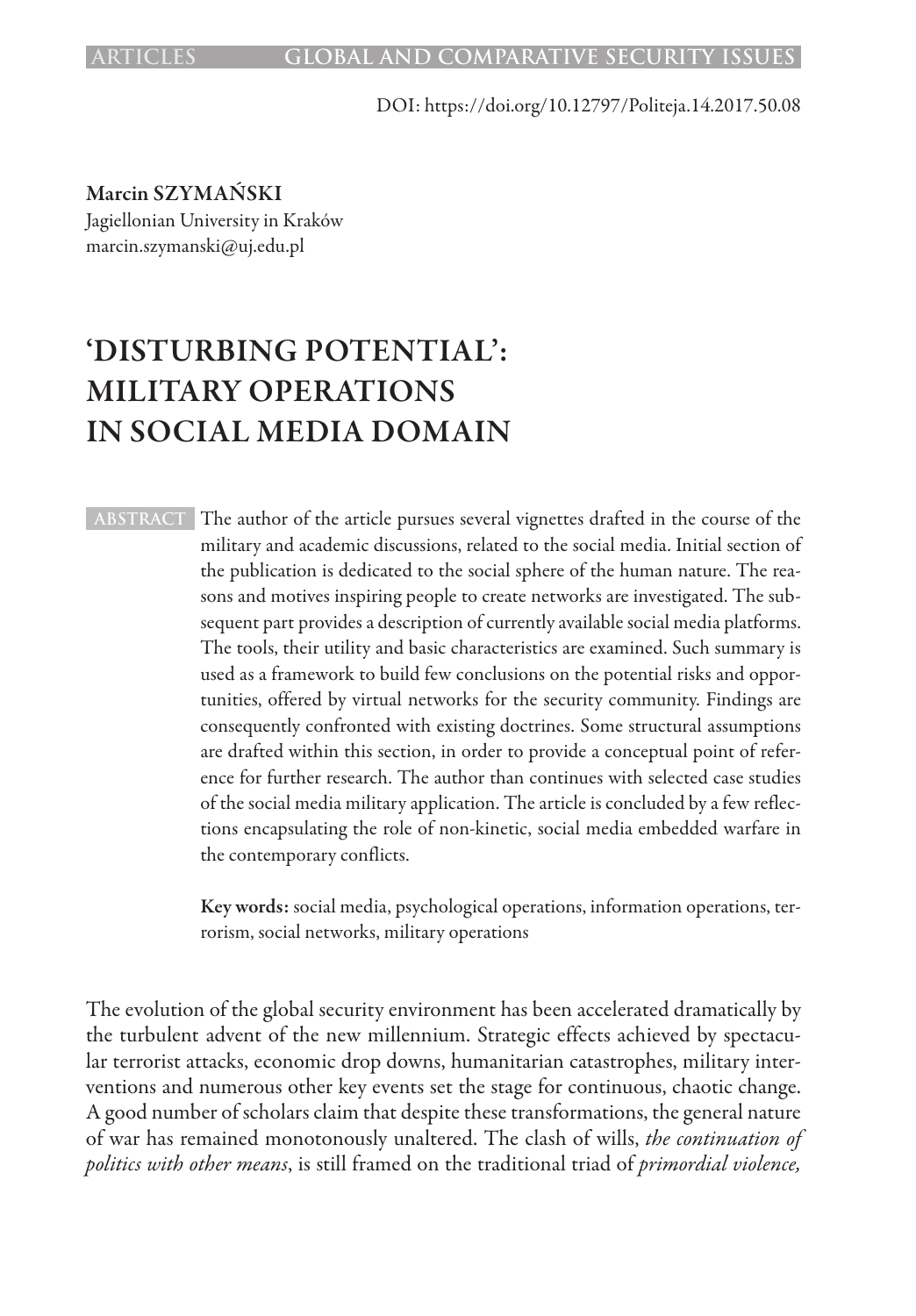*uncertainty and rational calculus*.<sup>1</sup> The backbone defined in the 19<sup>th</sup> century by German classic Carl von Clausewitz, according to many remains relevant until present day. Regardless of such conservative statements, one aspect is often brought to the attention, as an unquestionable advent of change.

The twenty-first-century warfare is about different purpose than it used to be throughout the centuries. Objectives of politically motivated violence are no longer defined by the desire to control geographic space, as it was in the past. 'Domination', which used to be the ultimate goal of armed clashes, has been altered by 'influence'. Actors of the contemporary security space are competing for 'control', which is not necessarily attributed to the physical occupation, or annexation of the territory. The principal purpose of the struggle today, is the ability to influence strategic decision-making. Such objective is pursued by different state and non-state entities in a variety of ways. Contemporary paths to the victory are paved by skillful and comprehensive use of the instruments of power being applied in the political, economic, military, social, information and infrastructure domains. Within such combination of orchestrated pressures, a range of non-kinetic options assumes an unprecedented value. The information and psychological operations, often conducted in the grey zone accommodated between the peace and war, systematically become more decisive. Such tendency provides an evidence of the strategic center of gravity being relocated from the physical to the cognitive domain. The ability to influence the decisionmaking cycle of the potential adversary is based on the assumed control of such cognitive centers of gravity. With these trends in effect, the battle space geometry has been expanded with one more dimension – a virtual space of the computer networks. This particular engagement area is dominated by the information and cyber warfare. Both spheres of the military activity, even though different in nature, are supporting and complementing each other.

The domain of the social media remains their principal common denominator. Thomas Elkjer Nissen defines social orbit of the cyber space as *technology and platforms that enable connectivity and the interactive web content creation, collaboration and exchange by participants, the public, and the media*. 2 The military utility of blogs, web pages, social media accounts and other interactive virtual tools is blatantly apparent. They are heavily utilized with different volume and purpose by state and non-state actors, competing for influence in the global security environment. As Jolanta Darczewska highlights, *the geopolitical doctrine treats information as a dangerous weapon: it is cheap, it is universal, it has unlimited range, it is easily accessible and permeates all state borders without restrictions*. 3 General Gerasimov, Chief of Staff of the Russian Armed Forces, quoted in one of the NATO reports, underlines the fact that *the information* 

<sup>1</sup> M.I. Handel, *Clausewitz and Modern Strategy*, Abingdon 2004, p. 59.

<sup>2</sup> T. Elkjer Nissen, *#TheWeaponizationofSocialMedia. @Characteristics\_of\_Contemporary\_Conflicts*, Copenhagen 2016, p. 35.

<sup>3</sup> J. Darczewska, *The Anatomy of Russian Information Warfare. The Crimean Operation, a Case Study*, p. 7, at <https://www.osw.waw.pl/sites/default/files/the\_anatomy\_of\_russian\_information\_warfare. pdf>, 1 June 2017.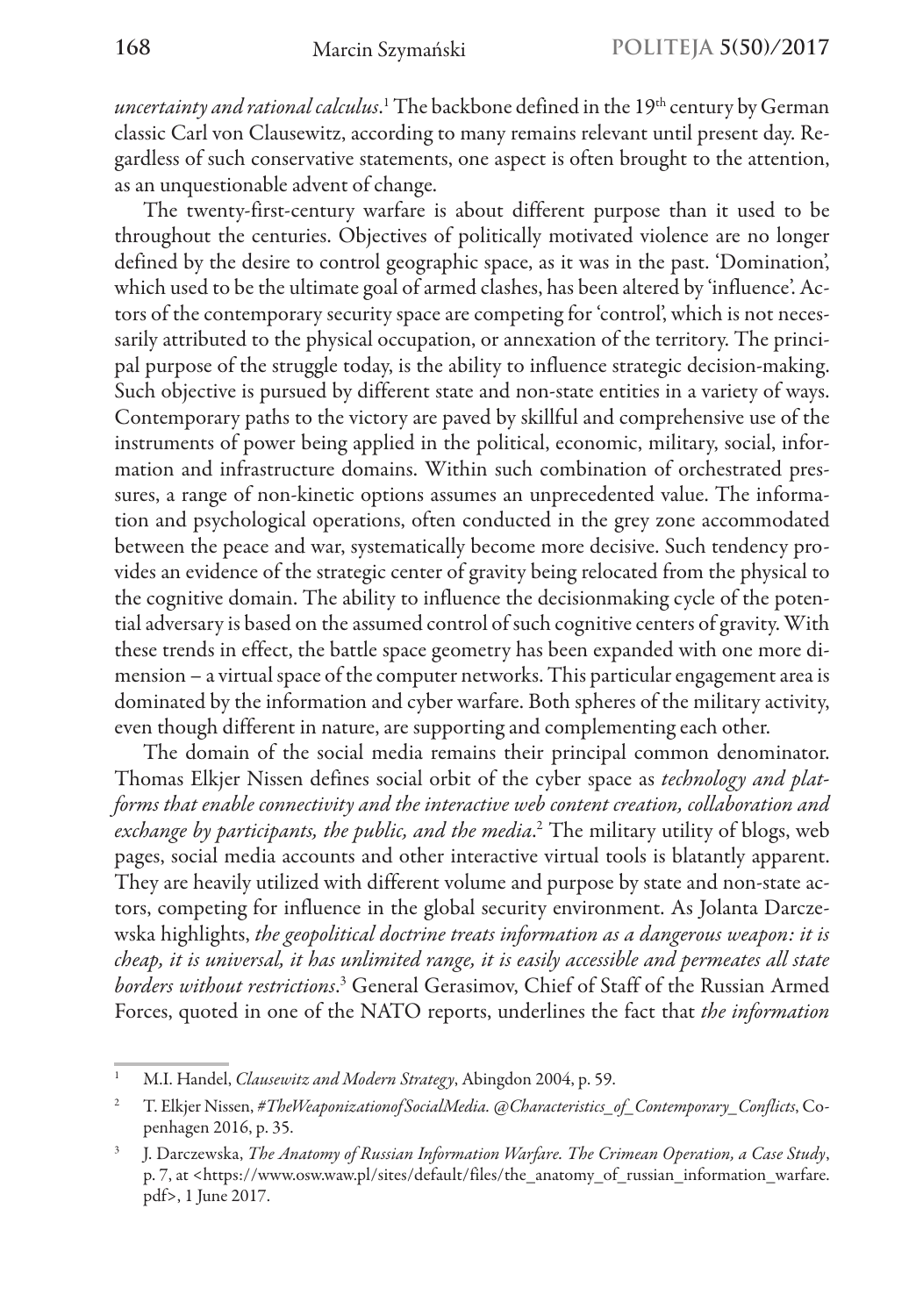*space opens wide asymmetrical possibilities for reducing the fighting potential of the enemy*. 4 He continues stating that in nowadays warfare *it is necessary to perfect activities in the information space*. Being aware of the impact, which social media information campaigns caused during the latest conflicts, scholars and military thinkers initiated debates aiming to define and explore emergent opportunities. Reflections and conclusions of these polemics served as an inspiration to this article.

*Information space opens wide possibilities* – in order to grasp them, however, it is necessary to have the knowledge, to be aware and to be willing to proceed in an unconventional way. Despite the concerns to violate liberal freedom of the citizens' social space, the security community must realize that the use of the social media for the defense purposes is as important as an effective use of any other, traditional tool of politically motivated violence. Several questions have to be answered in order to make sure that the virtual dimension of the battle space is effectively exploited in the battle for influence. The study of human interrelations needs to be conducted in order to lay down foundation for understanding of the virtual networks. Scholars have to be aware why people choose to build networks: why do we share knowledge? Why do we build relationships and why does the cyber space facilitate these processes so well? How social interactions benefit from the capabilities delivered by the internet? Are virtual relations of the same value as their 'real world' counterparts? Why do we set up so strongly tied networks around shared ideas and why these cognitive phenomena pushes people to do things, despite risking their lives? Once this behavioral background is penetrated, the research should focus on the technical realm of the social networks. What platforms are most often used? What do they offer and how do they interact? What is the prospect of their evolution? Finally, an investigative effort has to be made in order to discover potential for the military utility of the social media sphere. Blogs, networks, platforms – tools to share ideas: what opportunities and risks do they represent for global security? Are they identified and taken into account by the decision makers? How do they contribute to the contemporary doctrines, practices, operational techniques?

The purpose of the article is to search for answers to at least some of these questions. In order to do so, the author pursues several vignettes drafted in the course of the military and academic discussions, related to the social media. Initial section of the publication is dedicated to the social sphere of the human nature. The reasons and motives inspiring people to create networks are investigated. The subsequent part provides a description of currently available social media platforms. The tools, their utility and basic characteristics are examined. Such summary is used as a framework to build few conclusions on the potential risks and opportunities, offered by virtual networks for the security community. Findings are consequently confronted with existing doctrines. Some structural assumptions are drafted within this section, in order to provide a conceptual point of reference for further research. The author than continues with selected

<sup>4</sup> "Internet Trolling as a Tool of Hybrid Warfare: The Case of Latvia", NATO Strategic Communications Centre of Excellence, p. 54, at <http://www.stratcomcoe.org/internet-trolling-hybrid-warfare-toolcase-latvia-0>, 29 May 2017.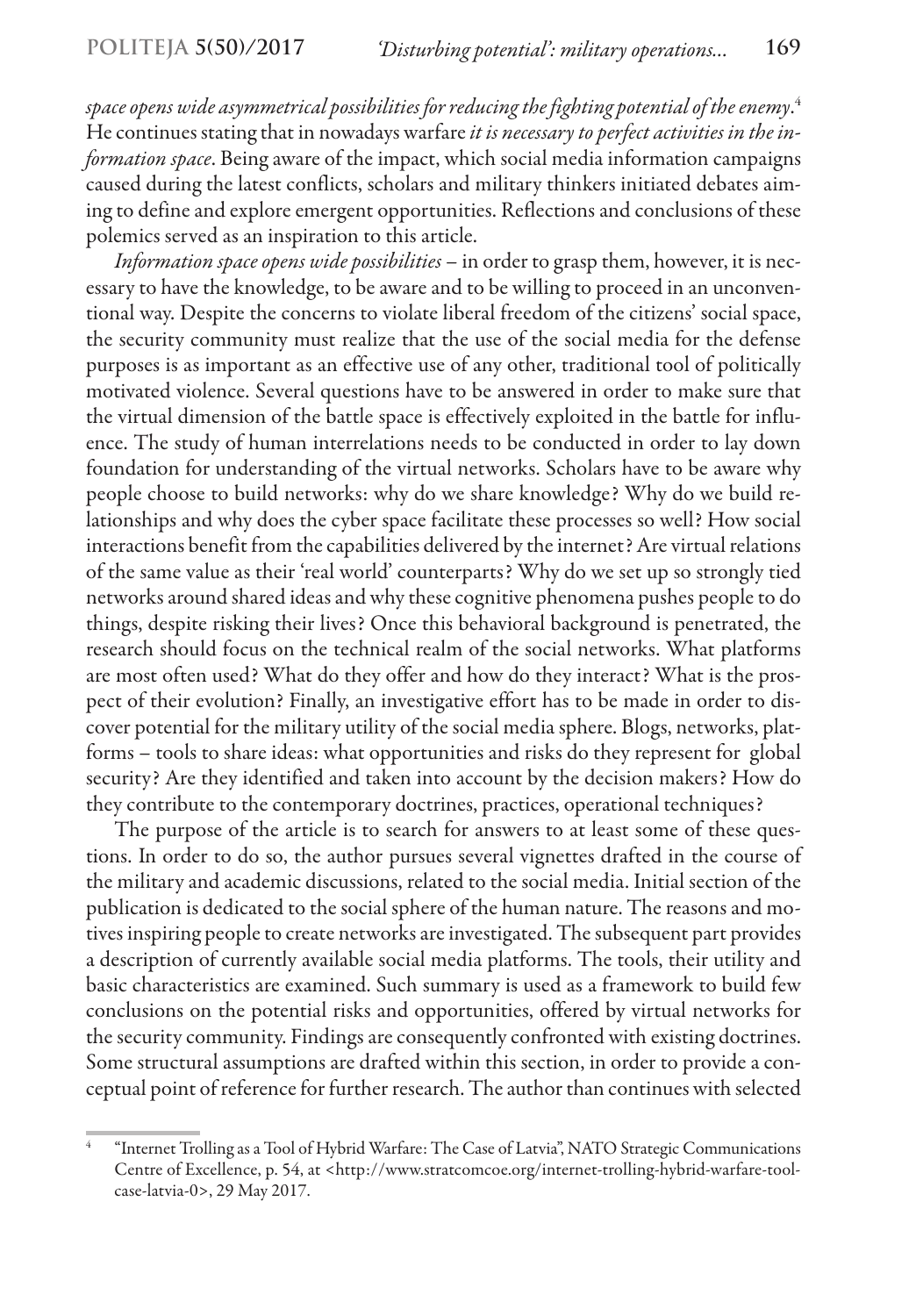case studies of the social media military application. The article is concluded by a few reflections encapsulating the role of non-kinetic, social media embedded warfare in the contemporary conflicts.

# SOCIAL NETWORKS

The concept of networking is as old as an origin of the human race. People have been building relations to sustain basic functions of survival since the very beginning of their existence. The way we communicate – using spoken and written language – enabled us to share thoughts, ideas and experience. This distinct feature of the human race: the ability to accumulate and share knowledge can be perceived as a key enabler for our domination in the world of the nature. The extent of the networks, based on social concepts of family, clan, tribe, chiefdom or state has been always geographically restrained by the capabilities of available communication tools. Information technology offered new – as Manuel Castells called it *multidimensional space of social interaction*. 5 Geography, geopolitics and distances lost their meaning in a new world, dominated by virtual linkages. Networks, as Castells continues, *do not have fixed boundaries; they are openended and multi-edged, and their expansion or contraction depends on the compatibility or competition between the interests and values*<sup>6</sup> – in other words geopolitics do not matter in a world of *microelectronics-based, digitally processed information and communication technologies*. 7

Such environment stimulated social developments which resulted in the creation of new form of the so-called 'network society'. The culture which surrounds it is based on the internet protocols which constitute new ethical codes. These sets of values create specific nature of new society models. The newly emerged social DNA is no longer framed on the shared identity – it is based on the value of sharing. Such architecture of the global information space accelerated significantly the speed of the human thought exchange. The ideas, reflections and interest are shared in the course of unbounded, everlasting digital debate. The human thought as it is emphasized by Castells, *is probably the most rapidly propagating and influential element of any social system*. 8

Such scope of proliferation has been possible since it was supported by the *global, interactive communication system in real time*. 9 The existence of a multidimensional cyber space enabled human race to build a collective intelligence. The process of creation never ends and it is continuously fueled by thought being shared and circulated with the speed and range never experienced before. Despite numerous claims emphasizing that the core values of social interaction have not changed, some newly emerging ten-

- <sup>8</sup> Ibid., p. 29.
- <sup>9</sup> Ibid.

<sup>5</sup> M. Castells, *Communication Power*, Oxford 2013, p. 19.

<sup>6</sup> Ibid., p. 19.

Ibid., p. 24.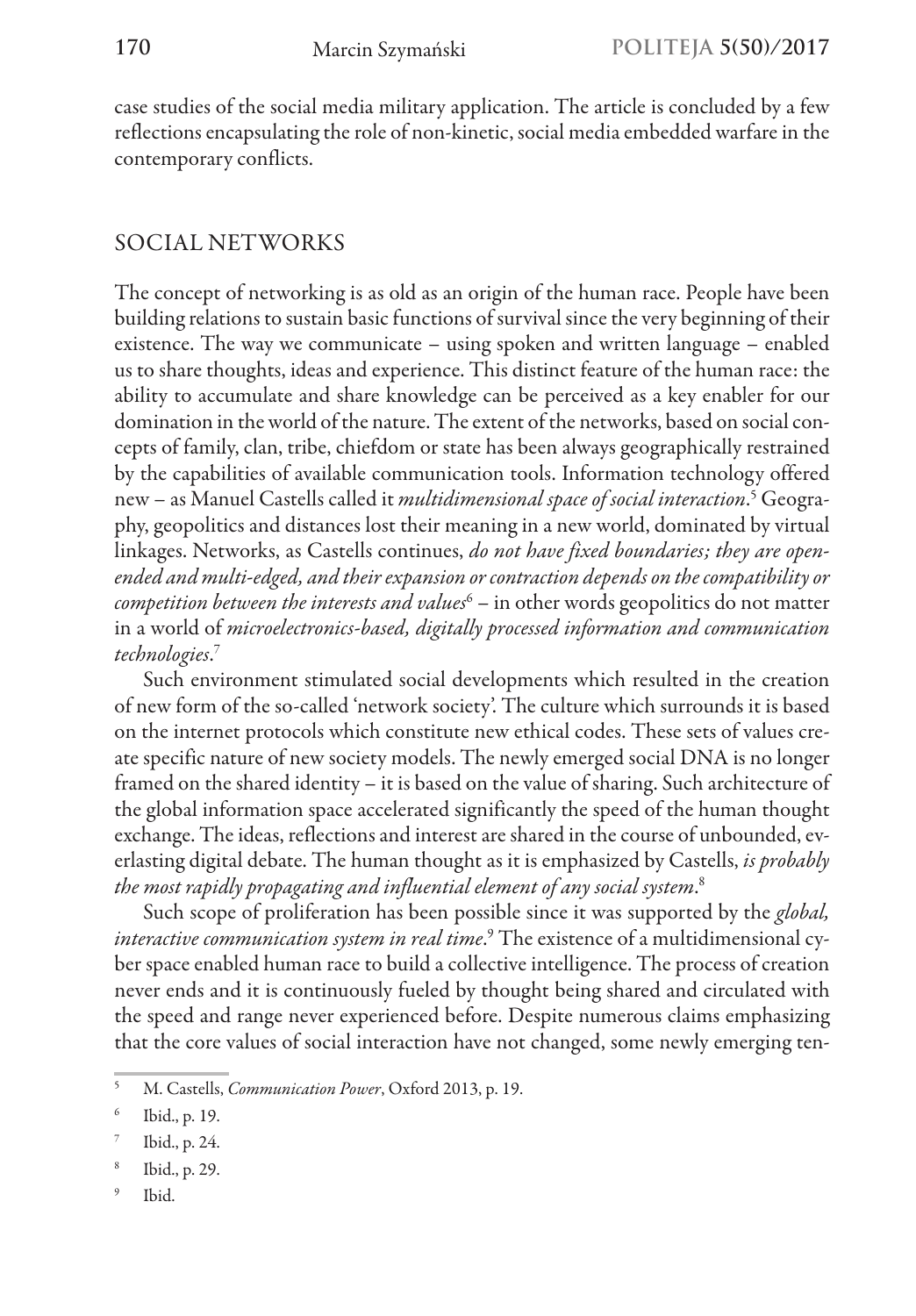dencies have been identified within the network society. In addition, several existing theories became to be more relevant in new reality of virtual space. Collective intelligence built on the foundation of sharing protocols provides endorsement for line of thought represented by social constructivism. The theory, advocated by Soviet cognitivist Lev Vygotsky attributes the process of learning to the phenomena of the social interaction. Cognitive functions as he argued, *originate in, and must therefore be explained as products of social interactions*. 10 Vygotsky also declared that *learning was not simply the assimilation and accommodation of new knowledge by learners; it was the process by which learners were integrated into a knowledge community*. 11 Such theory explains precisely a human drive to associate around the communities of interest. Internet forums, subject oriented chat rooms and face book pages serve a good, practical example of the 'social constructivism' theory. Contemporary virtual platforms provide users with extraordinary tool for practical implementation of Vygotsky's concept. Social media allow two-way communication – they are specifically designed to support collective thinking. The prospect of the interaction or, as Anne Mintz calls it – 'participation', is *perhaps their most popular feature. Instead of being passive consumers of content, people can comment on each other's content and contribute their own text, audio and video*. 12 This particular capability, enabled by technical innovation, sparked a revolutionary change in a human interaction. It has also transformed the theory of 'social constructivism' into a globally exercised practice.

The architecture of the virtual exchange platforms, as it was stated earlier, is constantly occupied by 'thought' expressed in the form of endlessly circulating 'narratives'. The narrative serves as a carrier for a human ideas – it is often used by certain groups of interest to express their visions of the society. These concepts are spread, advertised, advocated, discussed, agreed and attacked. Network participants share their views in order to achieve a collective perception within selected groups. 'Strategic narratives' are utilized as a *means for political actors to construct a shared meaning of international politics and to shape the perceptions, beliefs, and behavior of domestic and international actors*. 13 Multidimensional cyber domain with its available, interactive tools, provides a perfect ground for debating over the strategic visions. Social media accessibility and the natural will of the people to rally around ideas, create a space for competition of ideologies. Interactive platforms enable to transfer and share countless perceptions, which often collide in the course of 'battles of narratives'. Number of interactions within this virtual domain makes some scholars think that instead of 'the battles', contemporary cyber space contains *enduring competition with no winners and losers*. 14

<sup>10</sup> "Social Constructivism", Berkeley Graduate Student Instructor Teaching & Resource Center, at <http:// gsi.berkeley.edu/gsi-guide-contents/learning-theory-research/social-constructivism/>, 1 June 2017.  $11$  Ibid.

<sup>12</sup> A.P. Mintz (ed.), *Web of Deceit. Misinformation and Manipulation in the Age of Social Media*, Medford 2012, p. 44.

<sup>13</sup> T. Elkjer Nissen, *#TheWeaponizationofSocialMedia…*, p. 44.

<sup>14</sup> Ibid., p. 45.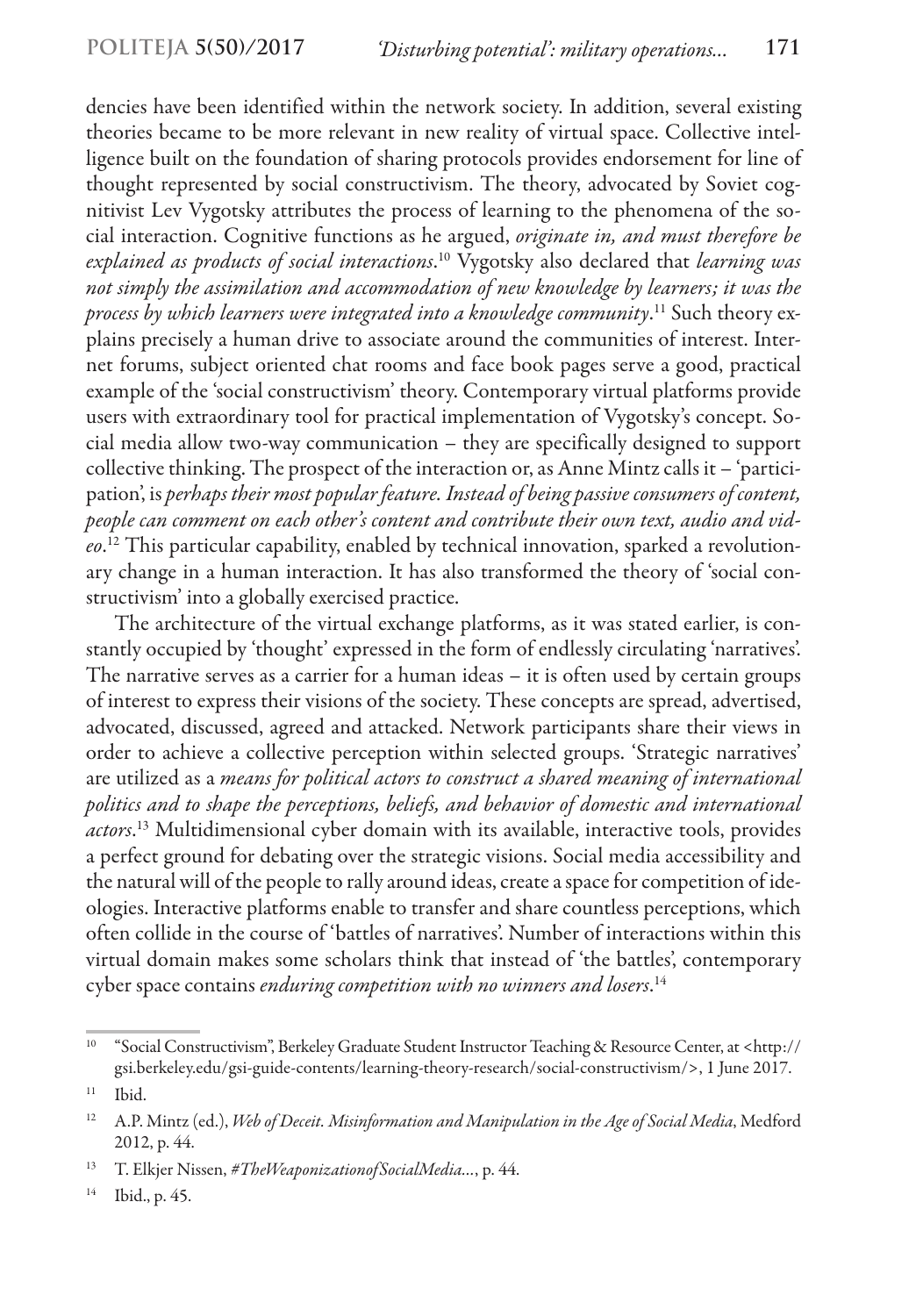Social networks existing within this theater of the virtual contest have their own, sketchy structures. Their nodes assume certain functions, which are not entirely different from social functions in the traditional communities. Eric Larson, discussing some of these roles, underlines the essentiality of the 'opinion leaders'. He argues that *opinion leadership has been among the most important concepts related to the influence of key individuals within groups, networks, communities*. 15 The leaders – as on a regular front, assume key functions in the battles of narratives. They have the ability to shape, activate, connect or disintegrate networks. Manuel Castells further segregates the opinion leaders, basing on their potential for impact. He claims that the leadership in virtual networks has two levels of competence. At the first layer, the leaders have *the ability to constitute networks and to program/reprogram networks in terms of the goals assigned to the network*.<sup>16</sup> Such influential nodes of the system are called by Castells 'programmers'. 'The switchers', occupying the second layer of the leadership, maintain *the ability to connect and ensure the cooperation of different networks by sharing common goals and combining resources, while fending off competition from other networks by setting up strategic cooperation*. 17 Both leadership functions are the key for an existence and expansion of the networks. The 'programmers' possess visionary capabilities, while the social negotiation skill is attributed to 'the switchers'. Castells concludes, stating that the leaders – no matter which level of competence they represent, *hold network-making power, the paramount form of power in the network society*. 18

The society built on the skeleton of the information technology utilizes several traditional mechanisms to maintain its structure and internal dynamic. Relative power of the nodes within the networks, is constructed on the foundation the principles including classic, informational, coercive, reward, legitimacy, expert, and referent models.19 Despite of the existence of such traditional features, some scientists claim that the virtual human constellations are different from those based on personal linkages. As they emphasize, the essential difference between the traditional and virtual human networks, is the strength and nature of the relationship. Kirk A. Duncan brings to the attention two the most remarkable critiques of the network society phenomena. Evgeny Morozov, author of *The Net Delusion – the Dark Side of Internet Freedom*, criticizes the idea of the network society, stating that the cyber relationships offer more potential threats than benefits. The exposure of thoughts in the course of the open, virtual debate creates potential risks of being captured in the trap of the surveillance. Illusive freedom offered by a multidimensional cyber space, paradoxically increases chances for the regimes to control and manipulate populations. Michael Gladwell, a Canadian writer,

<sup>15</sup> E.V. Larson et al., *Foundations of Effective Influence Operations: A Framework for Enhancing Army Capabilities*, p. 32, at <http://www.rand.org/content/dam/rand/pubs/monographs/2009/RAND\_MG654. pdf>, 28 May 2017.

<sup>16</sup> M. Castells, *Communication…*, p. 45.

<sup>17</sup> Ibid.

<sup>18</sup> Ibid., p. 47.

<sup>19</sup> See E.V. Larson et al., *Foundations of…*, p. 8.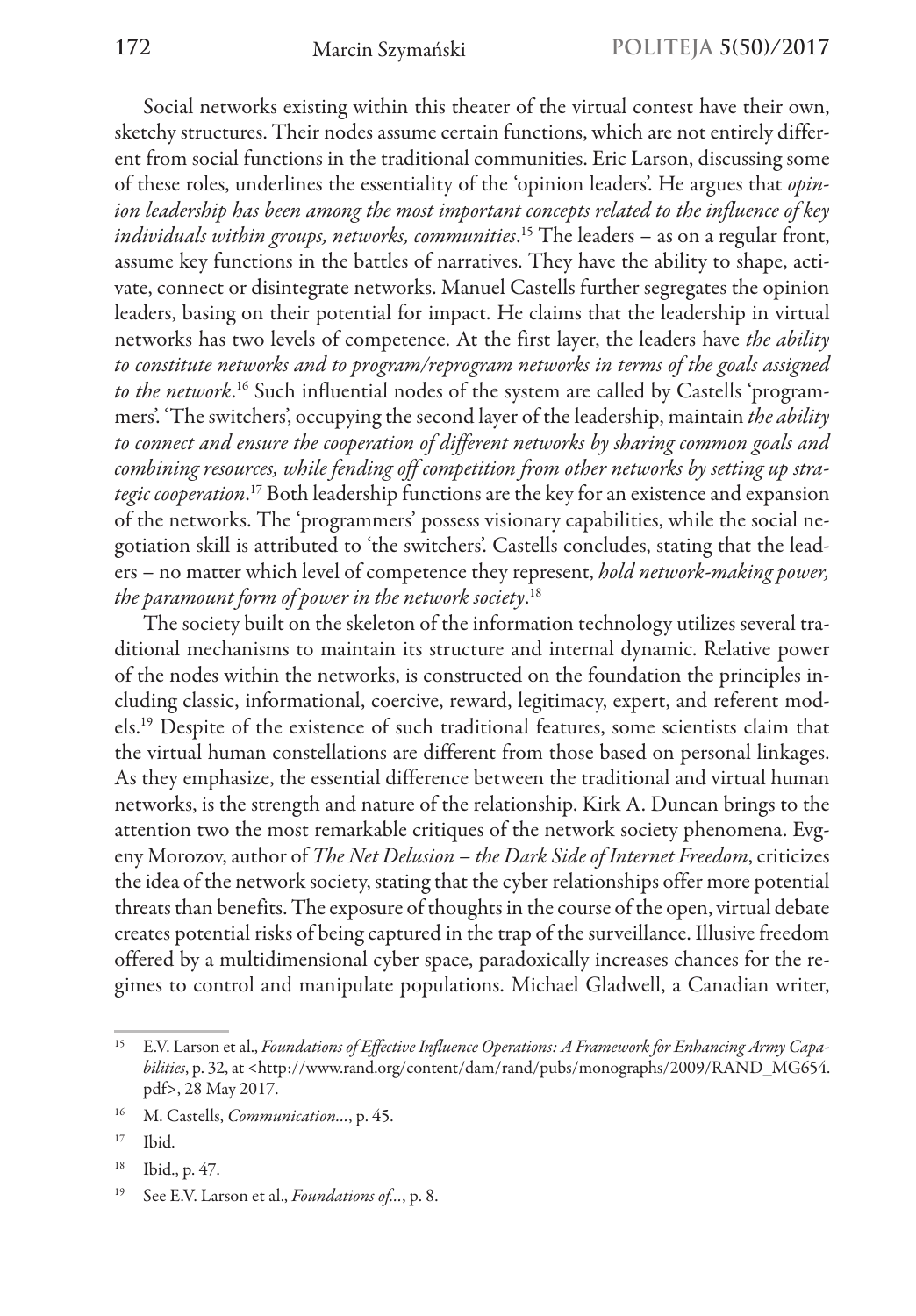makes additional reservations to the value of the virtual networks. He bases his concern on the contrast between strong ties – characteristic for the personal relationship and weak ties – attributed to social media based bonds. According to Gladwell *successful social movements are centered on an individual's strong ties to one another*, he also highlights that *people join movements primarily because they have a close friend or relative who is already in the social movement*. 20 The weak ties – characteristic for the cyber relationship, even though fairly effective in marketing and thought exchange, *seldom lead to high risk activism*. 21 Such rhetoric expressed within some scientific circles, indicates the existence of disbelief in the social value of the virtual networks.

# IT FACTOR

The parallel world contained in the cyber domain undoubtedly opens new opportunities for social development of the human race. Traditional models transferred to new spaces collide with each other, creating entirely new archetypes for the community interactions. The evolution would not have been possible without technological innovations. The first virtual application, enabling users to take advantage of interactive communication, appeared in 1979: *Tom Truscott and Jim Ellis had created the Usenet, a worldwide discussion system that allowed Internet users to post public messages*. 22 The real breakthrough, however, was initiated with the advent of an interactive Web2.023 tools (with the most popular ones: MySpace being introduced in 2003, and Facebook – launched in 2004). New platforms enabled active, 'many to many' interaction for users. Information, unlike in the classic 'one to one' or 'one to many' transmissions, can be delivered, commented, shared and exchanged with all in the network. There are several definitions of the Web2.0 architecture. NATO associates it with 'new media' category.24 In accordance to the Alliance Directive AD 95-3, *social media are designed for dissemination through social interaction using internet- and web-based technologies, to transform broadcast media monologues (one-to-many) into social media dialogues (many-*

<sup>&</sup>lt;sup>20</sup> K.A. Duncan, *Assessing the Use of Social Media in Revolutionary Environment*, Naval Postgraduate School thesis, Monterey, Calif. 2013, p. 8, at <http://calhoun.nps.edu/bitstream/handle/10945/34660/13Jun\_ Duncan Kirk.pdf?sequence=1>, 28 May 2017.

 $21$  Ibid.

<sup>&</sup>lt;sup>22</sup> A.M. Kaplan, M. Haenlein, "Users of the World, Unite! The Challenges and Opportunities of Social Media", *Business Horizons*, vol. 53, no. 1 (2010), p. 60, at <https://doi.org/10.1016/j. bushor.2009.09.003>.

<sup>23</sup> Web2.0 is defined as *a platform whereby content and applications are no longer created and published by individuals, but instead are continuously modified by all users in a participatory and collaborative fashion* – ibid.

<sup>24</sup> NATO Supreme Headquarters Allied Powers Europe, *Allied Command Operations Directive AD 95-3*, Mons 2013, p. 3: *new media is a generic term for many different forms of electronic communications that are made possible through the use of computer-based technologies*.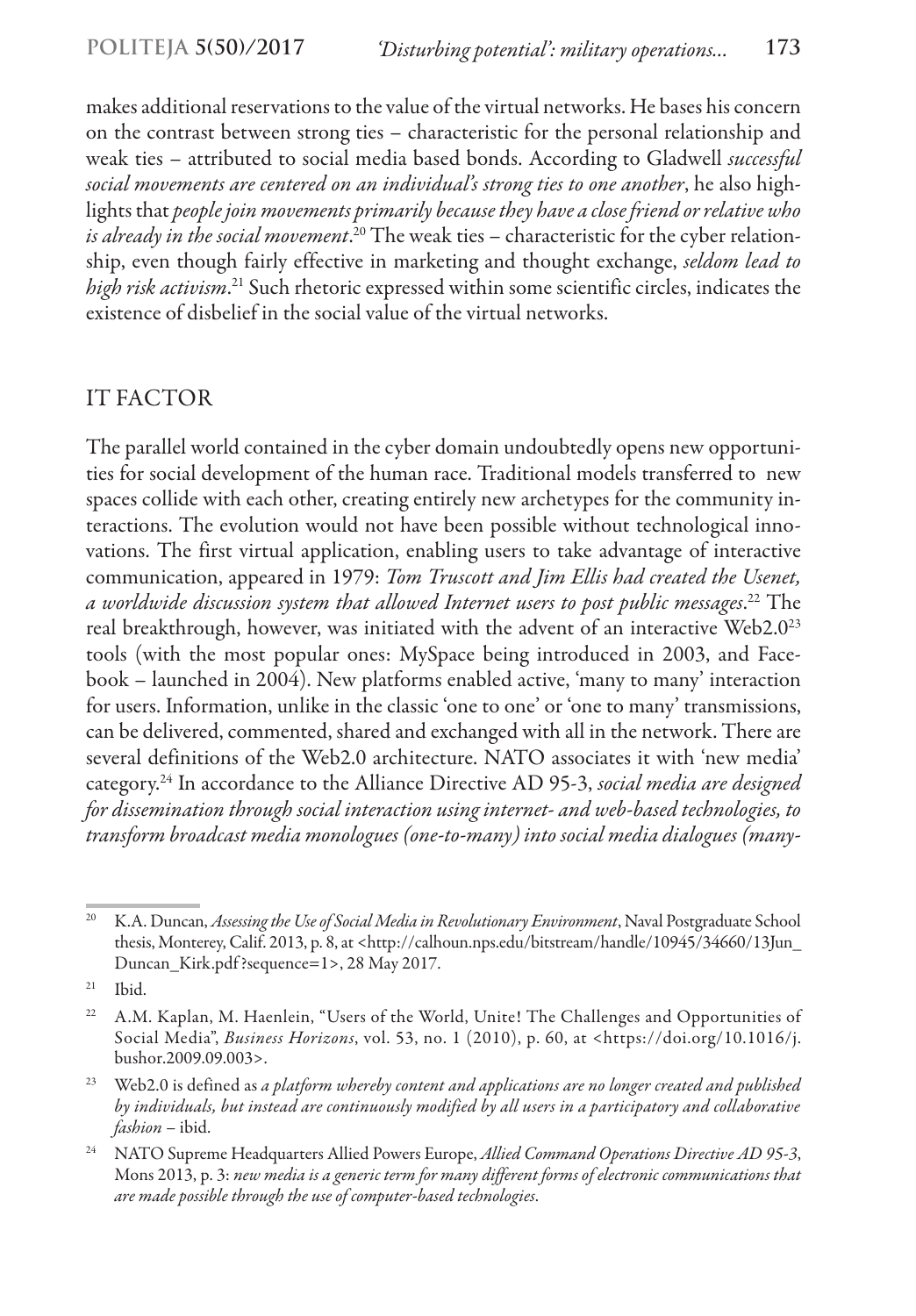*to-many)*. 25 European Union outlines the definition of the social media as *online technologies and practices to share content, opinions and information, promote discussion and build relationships*. 26 The same document further explains that, *social media services and tools involve a combination of technology, telecommunications and social interaction. They can use a variety of formats, including text, pictures, audio and video*. 27 Kenneth Laudon and Carol Traver define the Web2.0 tools as *a set of applications and technologies that allows users to create, edit, and distribute content; share preferences, bookmarks, and online personas; participate in virtual lives; and build online communities*. 28 Interactive media – to compile several definitions – constitute a set of hardware and software which enables an active communication of several users, through shared content. Some of the best known examples of such tools include applications like Facebook, Twitter, You Tube, interactive games and blogs. It is assessed that in the year of 2017, 37% of global population utilized social media for communication. Statistics also attribute 25% annual growth to the number of social media community.29 Facebook currently associates the biggest group of users. The community as of 2017 includes 1,870 million participants. As an unquestionable leader, Facebook accumulates 18% of the global social media market. Average user accesses the platform 8 times per day, 75% of them operates application daily.30

Despite the big concentration of users around Facebook, social media market includes number of other platforms. They are further divided into the categories, depending on their specific nature and capabilities. Andreas M. Kaplan and Michael Heanlein these applications into six categories. In accordance with this typology social media include:

- 1. Collaborative projects, example: Wikipedia.
- 2. Blogs and micro-blogs blogs, example: sites like Twitter.
- 3. Content communities (Upload-sites), example: YouTube, Flickr, LiveLeak, Instagram.
- 4. Social networking sites, example: Facebook, Vkontakte or LinkedIn.
- 5. Virtual game worlds, example: World of Warcraft, Call of Duty or Grand Theft Auto.
- 6. Virtual social worlds, example: Second Life.31 A variety of platforms attracts numerous users, searching for an alternative form of

<sup>25</sup> Ibid.

<sup>26</sup> European Commission, *Social Media Guidelines for all Staff*, p. 1, at <http://ec.europa.eu/ipg/docs/ guidelines\_social\_media\_en.pdf>, 27 May 2017.

 $27$  Ibid.

<sup>28</sup> K.A. Duncan, *Assessing the Use…*, p. 18.

<sup>&</sup>lt;sup>29</sup> See D. Chaffey, "Global Social Media Research Summary 2017", Smart Insights, 17 April 2017, at <http://www.smartinsights.com/social-media-marketing/social-media-strategy/new-global-socialmedia-research/>, 27 May 2017.

<sup>30</sup> Ibid.

<sup>31</sup> A.M. Kaplan, M. Haenlein, "Users of the World…", p. 61.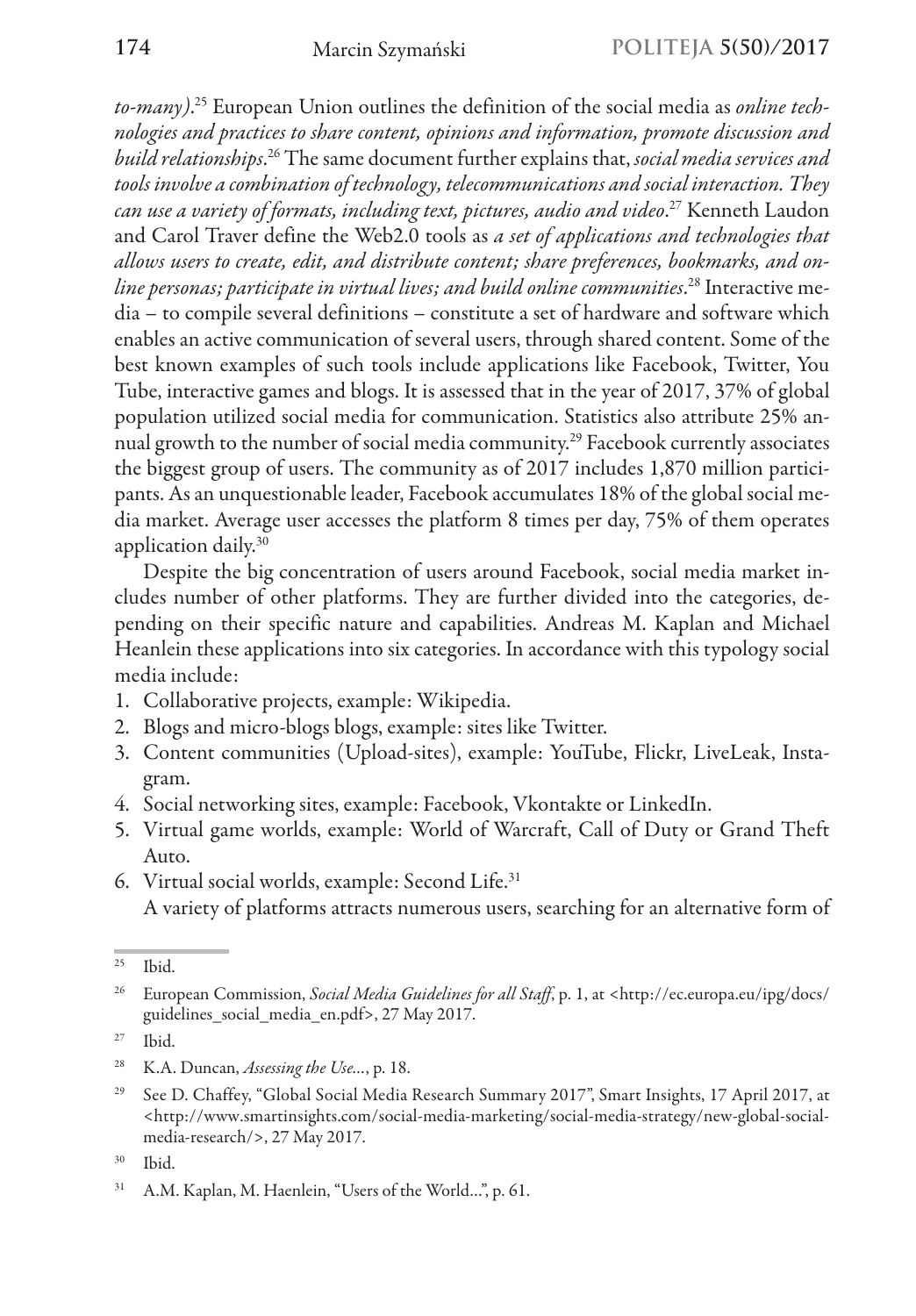the social interaction. The Second Life for example, as one of the first virtual worlds, accounted during its top popularity in 2008, *about 12.3 million registered users and about 50,000 visitors at any point in time on an average day*. 32 Early success of the game attracted banks, media and other entities to open their virtual offices in the cyber domain of the Second Life. The diversity of available social network platforms forced software providers to invest in their compatibility. Users desired to share content in a variety of ways – bringing and commenting it on more than one platform. The technical capability to enable such transfers is called 'cross-media communication'. It is defined as a capacity to distribute *an overall story, production, or event, using a coordinated inter-linked combination of platforms*.<sup>33</sup> Interoperability became to be one of the most essential features of the Web2.0 tools. Facebook as a leader in 'cross-media communication' offers its users two-way transfer gates to 90% of the available social media applications.34 The 'multiplatform reach', as it is called, may be conducted in accordance with several protocols. Thomas Elkjer Nissen defines them as four approaches:

- 1. Push: to 'push' the same content with minor differences on all platforms.
- 2. Extra: to provide 'extra' content produced alongside a main production and delivered on different platforms.
- 3. Structure: to create and project a 'structured' story in order to drive the audience to continue to other platforms.
- 4. Hands-off: to distribute content across many platforms in a non-linear way in order to give the audience a possibility to create the story themselves.<sup>35</sup>

Popularity of the social media tools is also dependent on the capabilities of a hardware which brings the platforms to the users. Migration of the Web2.0 architecture to mobile devices represented a milestone in the process of an interactive communication evolution. The essentiality of this fact is based on a few factors – two of them seem to be the most vital. First and the most obvious is the aspect of accessibility. Users utilizing mobile devices are never off line. They actively participate in the networks – practically full time. Growing GSM coverage and increasing number of affordable smartphones influenced directly the size of the social media community. Secondly, since mobile devices are usually equipped with recording sensors, users expanded the amount of the photographic and video content. This particular factor contributed significantly to the popularization of so called 'citizens' journalism'.36 The expansion of the video and photographic content has been further supported by already described cross media communication capability. The trend of bringing the Web2.0 platforms to the mobile devices will continue. It is assessed that 34% of global population currently uses social

<sup>32</sup> M. Castells, *Communication…*, p. 69.

<sup>33</sup> T. Elkjer Nissen, *#TheWeaponizationofSocialMedia*…, p. 41.

<sup>&</sup>lt;sup>34</sup> See D. Chaffey, "Global Social Media...".

<sup>35</sup> T. Elkjer Nissen, *#TheWeaponizationofSocialMedia*…, p. 44.

<sup>36</sup> *The collection, dissemination, and analysis of news and information by the general public, especially by means of the Internet* – "citizen journalism", in *Oxford Living Dictionaries*, at <https://en.oxforddictionaries. com/definition/citizen\_journalism>, 26 May 2017.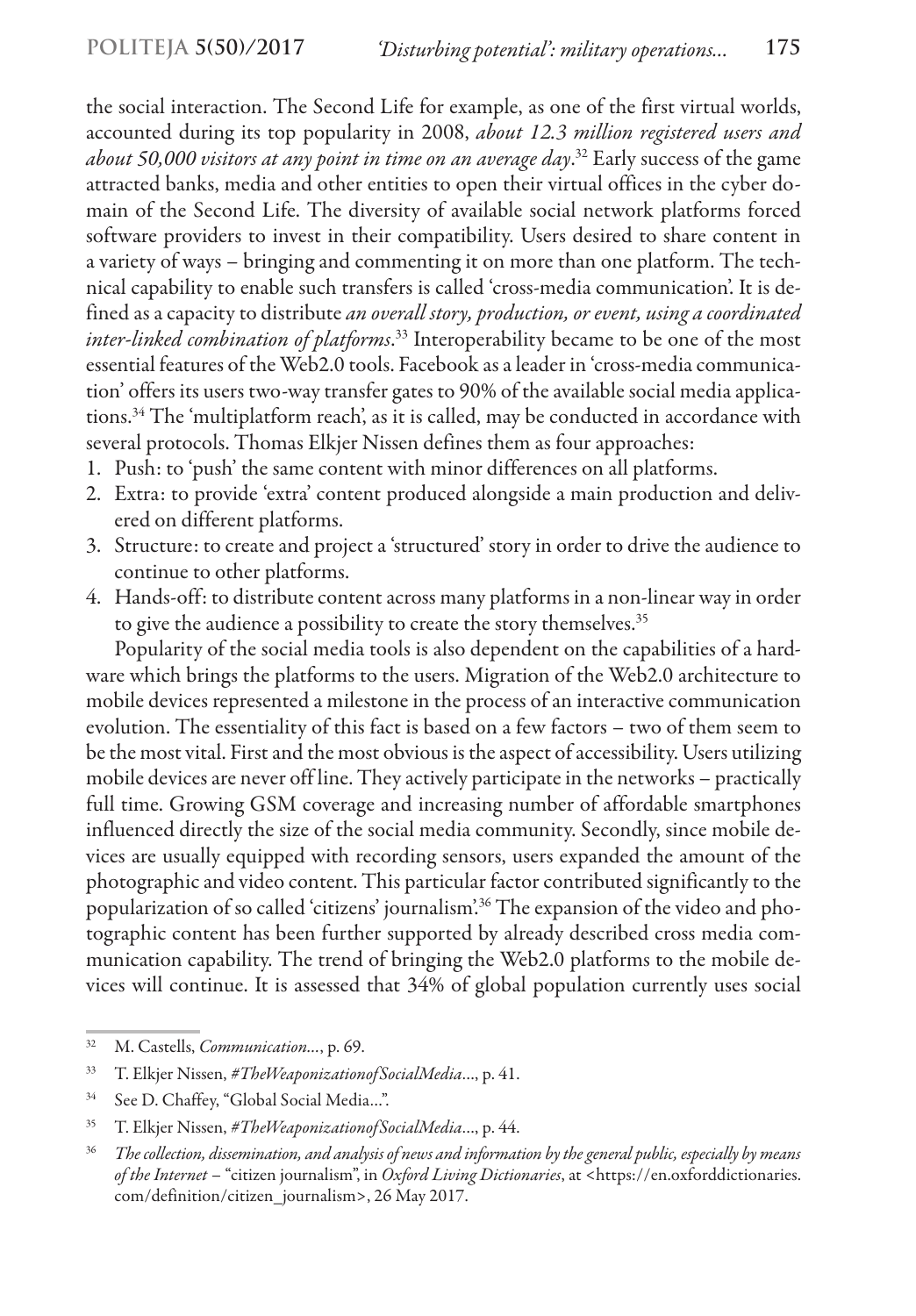media via mobile devices. The statistics also attribute 30% annual growth to this particular section of the Web2.0 community.37 The internet communication, whether it is wire or wireless, requires a technical infrastructure to support fast and stable data transfer. This is particularly important within the mobile realm of the internet. Throughout the last decade a substantial investment has been made to improve the reach of the enhanced broadband transmission. Wireless networking has also been significantly developed, bringing the affordable and reliable coverage of almost global range.

Social and technical characteristics of the interactive media, indicate a mass nature of the virtual, 'many to many' communication. The scale of the Web2.0 utilization will most likely continue to grow. The expansion of the cyber domains, however, was not accompanied with the implementation of regulatory measures. Thus the realm of the social media remains, and with high probability will remain rather poorly controlled. The capabilities, range, popularity and lack of rules invite the state and non-state actors to exploit potential opportunities, which social media offer to the policy makers. The Web2.0 network opens a wide space for an employment of different influence methods. Referring to such techniques, social psychologist Robert B. Cialdini created a model based on six 'weapons of influence'. They include: reciprocation, commitment, social proof, authority, and scarcity.<sup>38</sup> These mechanisms of manipulation, skillfully smuggled into the narrative applied through the Web2.0, may act as an effective stand-off, non- kinetic weapon. The predominant goal of its application is described as *political concessions*, extracted through *manipulation and exerting influence on decision-making processes*. 39 The term 'influence' suggests a direct association of the social media military operations (SMMO) with psychological operations. Such connotation, despite of being obvious, generates an incomplete picture. A number of the other doctrinally recognized areas of operational activities which may include the Web2.0 utilization, makes such correlation defective. Elkjer Nissen claims that, the platforms may be *utilized for a series of military activities, whether by state or non-state actors (even down to the individual level), such as Intelligence Collection, Targeting, Psychological Warfare, Cyber-Operations and Command and Control*. 40 These operational activities can be accommodated within a wider scope of campaigns, which are usually dominated by specific type of warfare. Some obvious linkage of the social media utilization may be tracked to the 'cyber warfare', which is defined as *an armed conflict conducted in whole or part by cyber means. Military operations conducted to deny an opposing force the effective use of cyber-*

<sup>&</sup>lt;sup>37</sup> D. Chaffey, "Global Social Media...".

<sup>38</sup> E.V. Larson et al., *Foundations of…*, p. 30: Cialdini's Influence Model. Social psychologist Robert B. Cialdini (2000, 2006) identified what he described as six 'weapons of influence': (1) reciprocation, the tendency for people to return a favor; (2) commitment, the tendency for people to honor a commitment; (3) social proof, the tendency for people to behave as they observe others behaving; (4) authority, the tendency to obey authority figures; (5) likeability, i.e., people are more easily persuaded by those whom they like; and (6) scarcity, perceptions of scarcity generate demand.

<sup>39</sup> T. Elkjer Nissen, *#TheWeaponizationof SocialMedia*…, p. 29.

<sup>40</sup> Ibid., p. 62.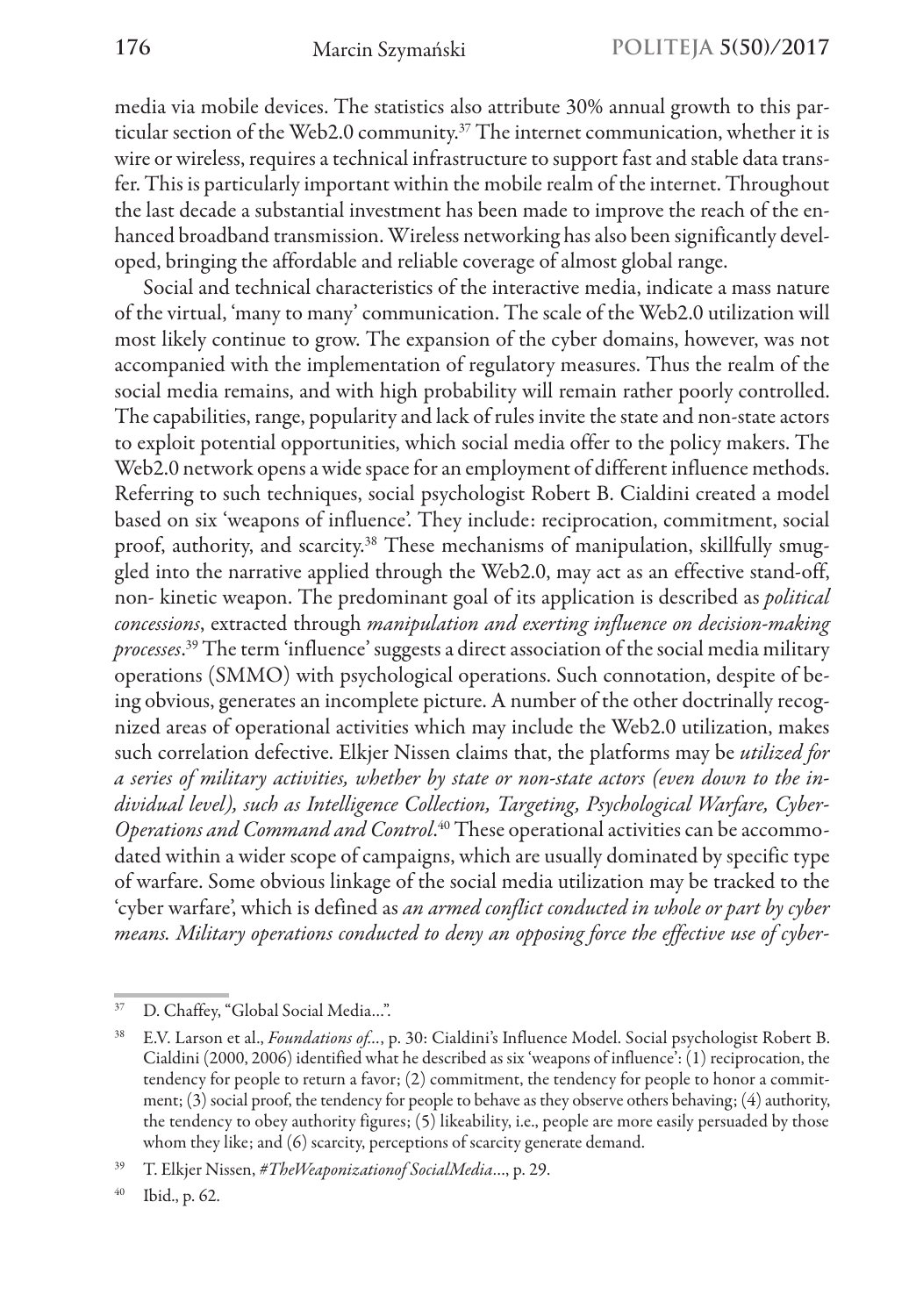*space systems and weapons in a conflict*. 41 Offensive function of the cyber warfare: Computer Network Attack (CNA) as well as intelligence collection, defined as Computer Network Exploitation (CNE), may be potentially executed within the social media sphere. Such operational employment may have a form of hacking, blocking accounts, denying access to the networks and other modes of technical interruptions. More generally, the military operations, which offensively exploit computer networks, are classified as 'cyber-attacks'. These offensive efforts are further defined as *activities that are carried out over information networks ranging from hacking and defacing of webpages to large-scale destruction of the military or civilian computer-based systems, networks or infrastructure*. 42 Broad capacity of this definition covers numerous activities referring to the SMMO.

# SMMO: DOCTRINAL CONTEXT

Thomas Elkjer Nissen sheds different light on the nature of cyber-attacks, by bringing them close to the realm of the special operations. He underlines that these activities *mostly in the form of hacking, aimed at social network media accounts*, are often based on *tactical actions with strategic aims*. 43 The correlation of the tactical task with the strategic goal, constitutes the most recognizable attribute of the special operations. In accordance with the NATO doctrines, such operations utilize range of unconventional tactical activities with the aim to *deliver strategic or operational-level results* in areas where *significant political risk exists*. 44 The CNE, as mentioned in the previous paragraph, also accommodates some of the social media related military functions. Number of users and the density of the network create a fertile ground for information gathering. This opportunity is exploited to a very large extent by numerous state and non-state actors. The value which the Web2.0 represents for the collection efforts, inspired some authors to recognize a 'social media intelligence' (SOCMINT), as a separate branch of the military, analytic community. Intelligence gathering within the social media domain is conducted mainly with the utilization of five standard techniques. They are defined as: *open source collection, client/customer/visitor (CCV) tracking, remote monitoring, communications intercepts, and data requests and seizures*. 45 The SOCMINT, as a rapidly surfacing, new analytic discipline, offers opportunities for advanced modelling and predictive analysis. The specific intelligence products are formulated basing on techniques such as:

<sup>45</sup> K.A. Duncan, *Assessing the Use*…, p. 33.

<sup>41</sup> US Armed Forces Joint Staff, *Joint Terminology for Cyberspace Operations*, p. 8, at <http://www.nsciva.org/CyberReferenceLib/2010-11-joint%20Terminology%20for%20Cyberspace%20Operations. pdf>, 25 May 2017.

<sup>42</sup> T. Elkjer Nissen, *#TheWeaponizationofSocialMedia*…, p. 28.

<sup>43</sup> Ibid., p. 88.

<sup>44</sup> NATO Standarization Agency, *Allied Joint Publication 3.5: Special Operations*, Mons 2013, p. 1-1.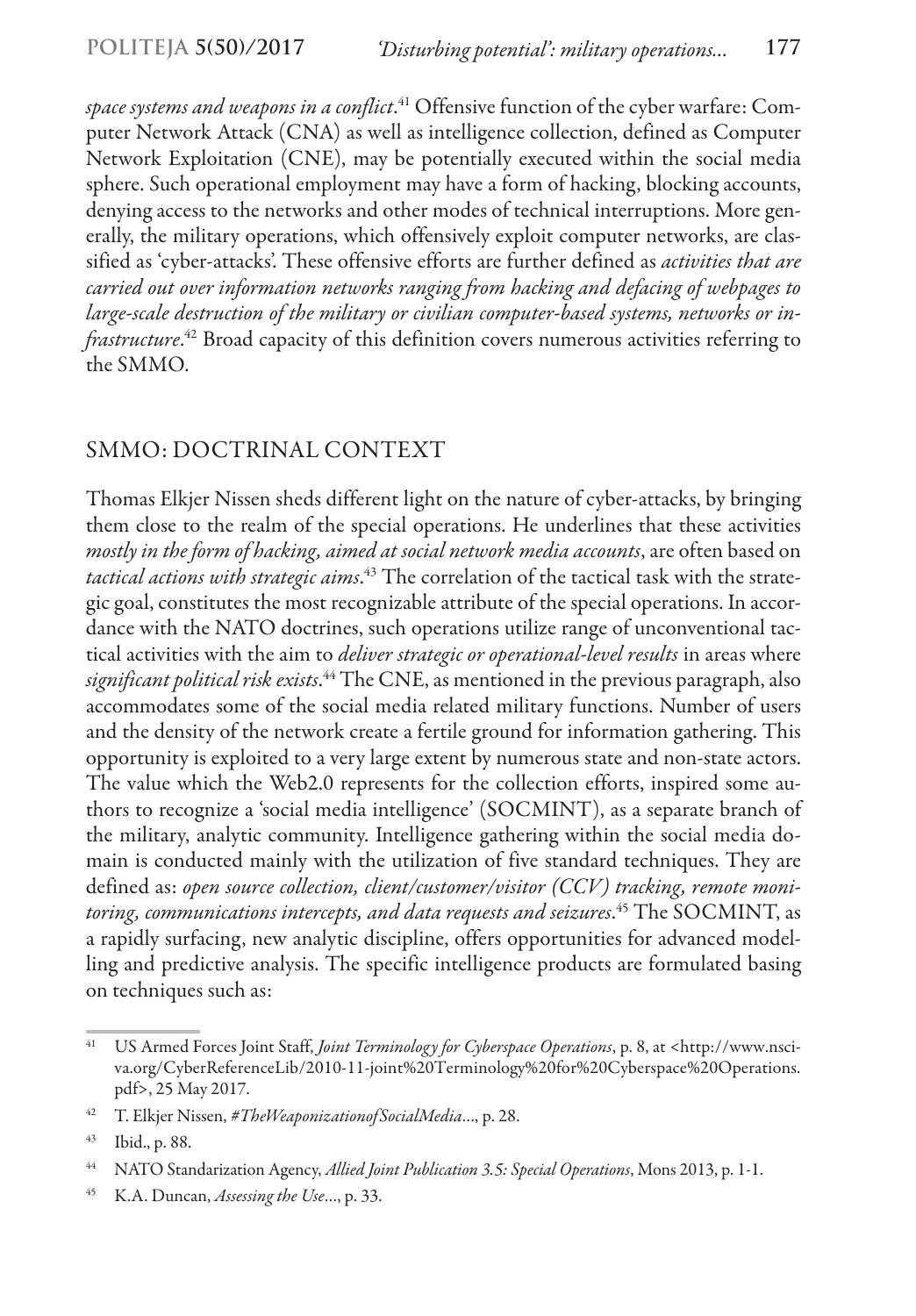- Trend analysis.
- Network analysis.
- Sentiment analysis.
- Geo-analysis.
- Content analysis.
- Behavioral analysis.
- Target Audience analysis.46

The SOCMINT, as a relatively new intelligence branch, is beginning to be a very dynamically developing discipline. The reason for that is twofold: first – it offers practically unlimited space to exploit, second – it is a very low risk and low cost type of the activity.

The cyber space accumulates a bulk of information to be exploited, it is however also a strategic key terrain which offers a favorable position in a battle for the influence. Numerous scholars and practitioners agree that *influencing through social network media is probably one of the central issues when it comes to their weaponization*. 47 In accordance with Russian academic Igor Panarin, struggle for dominance in this particular area of warfare, is composed of: *social control (influencing society); social maneuvering (intentional control of the public aimed at gaining certain benefits); information manipulation (using authentic information in a way that gives rise to false implications); disinformation (spreading manipulated or fabricated information or a combination thereof ); the fabrication of information(creating false information and lobbying)*. 48 Western doctrines recognize the *influence activities*, as *the capability or perceived capability to affect the understanding and thus the character or behavior of an individual, group or organization*. 49 This particular military function is mostly associated with 'information operations' (IO). They are defined by western doctrines, as *the integrated employment, during military operations, of information related capabilities in concert with other lines of operation to influence, disrupt, corrupt, or usurp the decision-making of adversaries*. 50 The 'information activity' seems to be another term, existing in the NATO lexicon and corresponding to the nature of the SMMO. The doctrine describes it, as means to *undermine adversary's moral power base, separating leadership from supporters, political, military and public, thus weakening their desire to continue and affecting their actions*. 51 NATO categorizes potential effects of an integrated application of the information ac-

<sup>46</sup> T. Elkjer Nissen, *#TheWeaponizationofSocialMedia*…, p. 61.

<sup>47</sup> Ibid., p. 85.

<sup>48</sup> J. Darczewska, *The Anatomy*…, p. 15.

<sup>49</sup> NATO Standarization Agency, *Allied Joint Publication 01: Allied Joint Doctrine (2010)*, p. 123, at <https://www.gov.uk/government/publications/ajp-01-d-allied-joint-doctrine>, 24 May 2017.

<sup>50</sup> US Armed Forces Joint Staff, *Joint Publication 3-13: Information Operations*, p. IX, at <http://www. dtic.mil/doctrine/new\_pubs/jp3\_13.pdf>, 24 May 2017.

<sup>51</sup> NATO Standarization Agency, *Allied Joint Publication 3.10: Information Operations (2009)*, pp. 1-4, at <https://info.publicintelligence.net/NATO-IO.pdf>, 20 May 2017.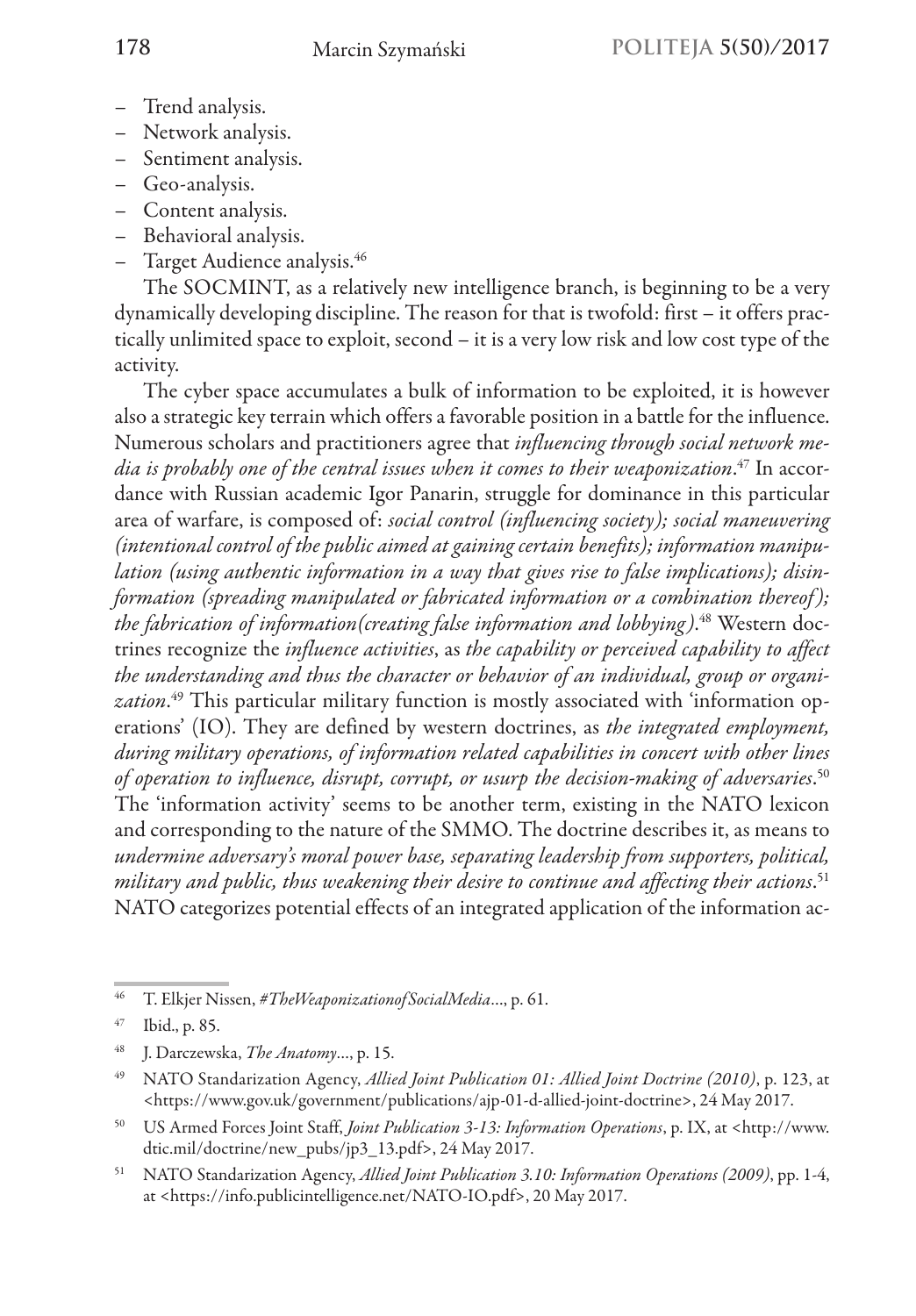## tivities within the social media sphere, as *to deny, degrade, disrupt and manipulate the information available to a decision maker*. 52

Information activities conducted by the military actors within the range of the SMMO are very close in their nature to the information campaigns exercised by a competitive business and politics. Both military and non-military players are embedding to the substantial extent, their IO efforts within the Web2.0 domain. The difference between such efforts employed by the military and non-military actors is *the purpose of application*. 53 In other words, the SMMO is based on the use of the commercially available tools, utilized to achieve military goals. Such combination represents a lucrative opportunity for any actor willing to struggle for the influence without being identified as a source of the hostile activity. This particular peculiarity of the social media, makes them an extremely attractive tool to be used in a hybrid warfare,<sup>54</sup> which by its nature relies heavily on the success of the clandestine, shaping operations – conducted before the outbreak of hostilities.

Operations conducted in the Web2.0 sphere – either to influence the adversary, or to collect the intelligence, may be conducted in an overt,<sup>55</sup> covert<sup>56</sup> or clandestine<sup>57</sup> mode. Covert application of the social media includes utilization of 'nongovernmental IP addresses'58 or hardware which does not leave a virtual footprint, attributable to the sponsoring agency. Clandestine activities are conducted with the employment of false virtual identities, created in order to produce a fake accounts. Low profile modes of the SMMO represent a particularly feasible option to support an 'unconventional' warfare campaigns. They are doctrinally defined *as activities conducted to enable a resistance movement or insurgency to coerce, disrupt or overthrow a government or occupying power by operating through or with an underground, auxiliary or guerrilla force in a denied area*. 59

- <sup>54</sup> Defined as: *the use of asymmetrical tactics to probe for and exploit domestic weaknesses via non-military means, backed by the threat of conventional military means* – J.M. Calha, "Hybrid Warfare: NATO's New Strategic Challenge?", NATO Defense and Security Committee Report, p. 3, at <http://www.nato-pa. int/default.asp?SHORTCUT=3778>, 20 May 2017.
- <sup>55</sup> Defined as: *an operation conducted openly, without concealment* NATO Standarization Agency, *Allied Publication AAP6: NATO Glossary of Terms and Definitions (2014)*, p. 296, at <http://wcnjk.wp.mil. pl/plik/file/N\_20130808\_AAP6PL.pdf>, 12 May 2017.
- <sup>56</sup> Defined as: *an operation that is planned and conducted so as to conceal the identity or permit plausible deniability of the executor* – NATO Standarization Agency*, Allied Joint Publication 3.5…*, p. LEX-4.
- <sup>57</sup> Defined as: *an operation planned or conducted in such a way as to assure its secrecy or concealment* NATO Standarization Agency, *Allied Publication AAP6…*, p. 89.
- <sup>58</sup> Global Justice Information Sharing Initiative, *Developing a Policy on the Use of Social Media in Intelligence and Investigative Activities. Guidance and Recommendations*, February 2013, p. 14, at <https:// it.ojp.gov/documents/d/Developing%20a%20Policy%20on%20the%20Use%20of%20Social%20 Media%20in%20Intelligence%20and%20Inves……pdf>, 20 May 2017.
- <sup>59</sup> "Irregular Warfare: a SOF Perspective", *Center for Army Lessons Learned Newsletter*, no. 11-34 ( June 2011), p. 20.

<sup>52</sup> Ibid.

<sup>53</sup> G.J. David, T.R. McKeldin, *Ideas as Weapons. Influence and Perception in Modern Warfare*, Washington 2009, p. 113.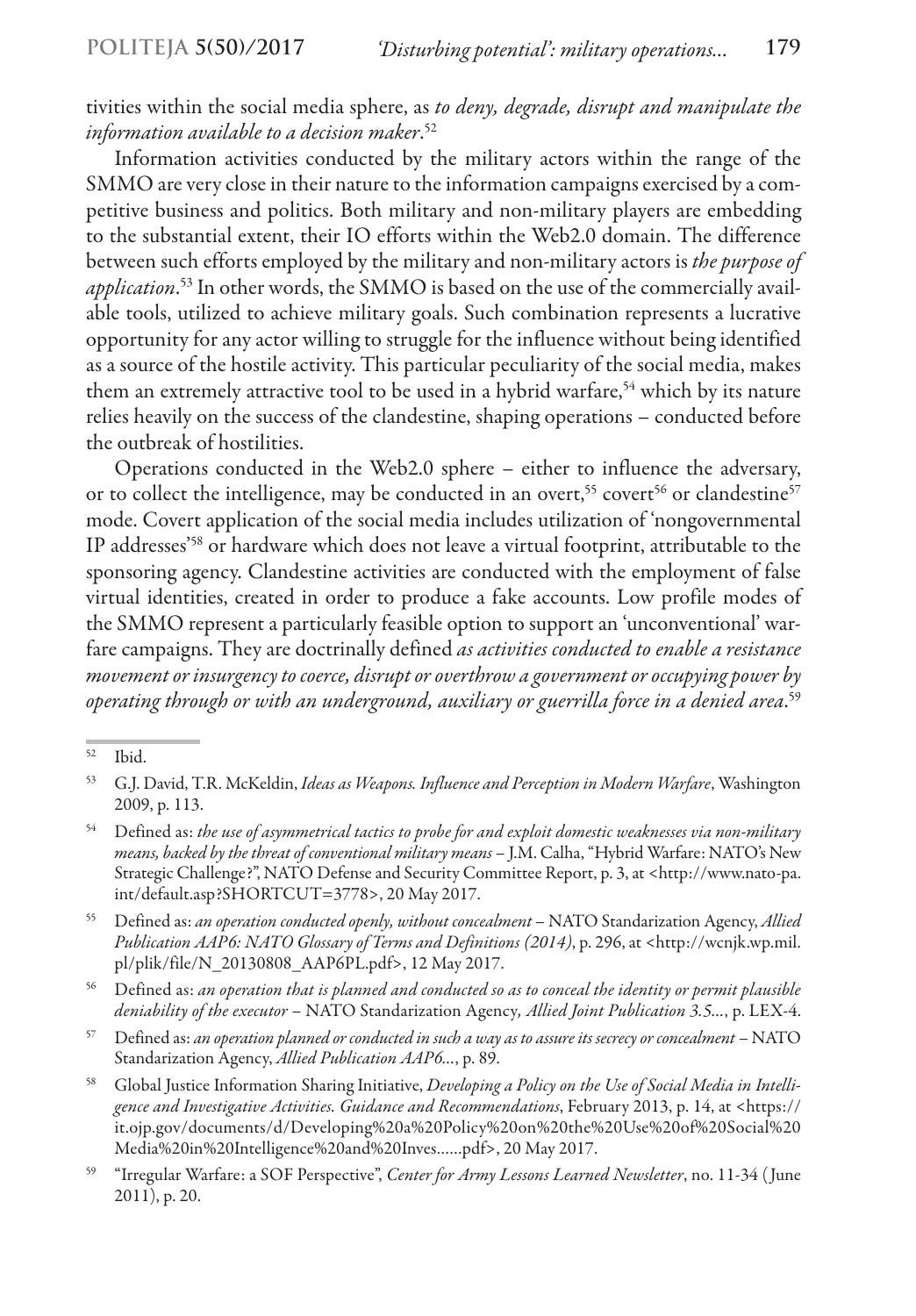Nearly global reach of the internet provides a frame for social media to be used specifically in the 'denied areas'. Military experts emphasize that the successful influence operations require *effective communication using the local information systems*. 60 Since the Web2.0, as it was described earlier, dynamically expands, it is reasonable to assume that its regional clusters will replace local media very soon. Such perspective indicates that the planners of unconventional campaigns should pay special attention to social media related aspects.

The SMMO corresponds very well with asymmetric approaches to the warfare. The theory of operational asymmetry emphasizes the value of *acting, organizing, and thinking differently than opponents in order to maximize one's own advantages, exploit an opponent's weaknesses, attain the initiative, or gain greater freedom of action*. 61 Employment of the social media to attain military goals became a characteristic feature of an asymmetric strategies used by non-state actors, who attempt to compensate for the conventional superiority of their adversaries. Such application of the Web2.0 platforms is also characteristic for 'irregular warfare', which is defined as *a violent struggle among state and non-state actors for legitimacy and influence over the relevant populations*. Mass perception – which is a central theme of the irregular warfare strategies, may be, with high expectation of success, shaped by the implementation of the SMMO tactics.

### SMMO BY STATE ACTORS

The confrontation of doctrines and Web2.0-offered military opportunities might be concluded within the conceptual frames of functionally oriented typology. Doctrinally, as it was described above, the SMMO primarily supports unconventional, irregular, hybrid and asymmetric warfare scenarios. These strategies might be supported by passive and/or active employment of the SMMO. The first category includes intelligence collection, the second covers a range of the influence operations. Passive and active functions are conducted in overt, covert or clandestine modes. Subsequent section of the article provides an account of several case studies for selected combinations included in the above typology.

Clandestine, active utilization of the social media in influence operations, offers a perfect option for actors waging asymmetric and hybrid warfare. Elements of such strategies, as pointed out by Russian political scientist Aleksandr Dugin, are employed in a cultural struggle between 'Euroasian' and 'Atlantic' regional clusters. Capabilities of the Web2.0 platforms to support this contest are highly appreciated in Russia. The Kremlin is believed to be *modifying and perfecting its propaganda techniques, taking into account new media tools and introducing innovations, such as activity in social network-*

<sup>60</sup> Ibid., p. 29.

<sup>61</sup> S. Metz, D.V. Johnson II, *Asymmetry and US Military Strategy: Definition, Background and Strategic Concepts*, Collingdale 2001, p. 5.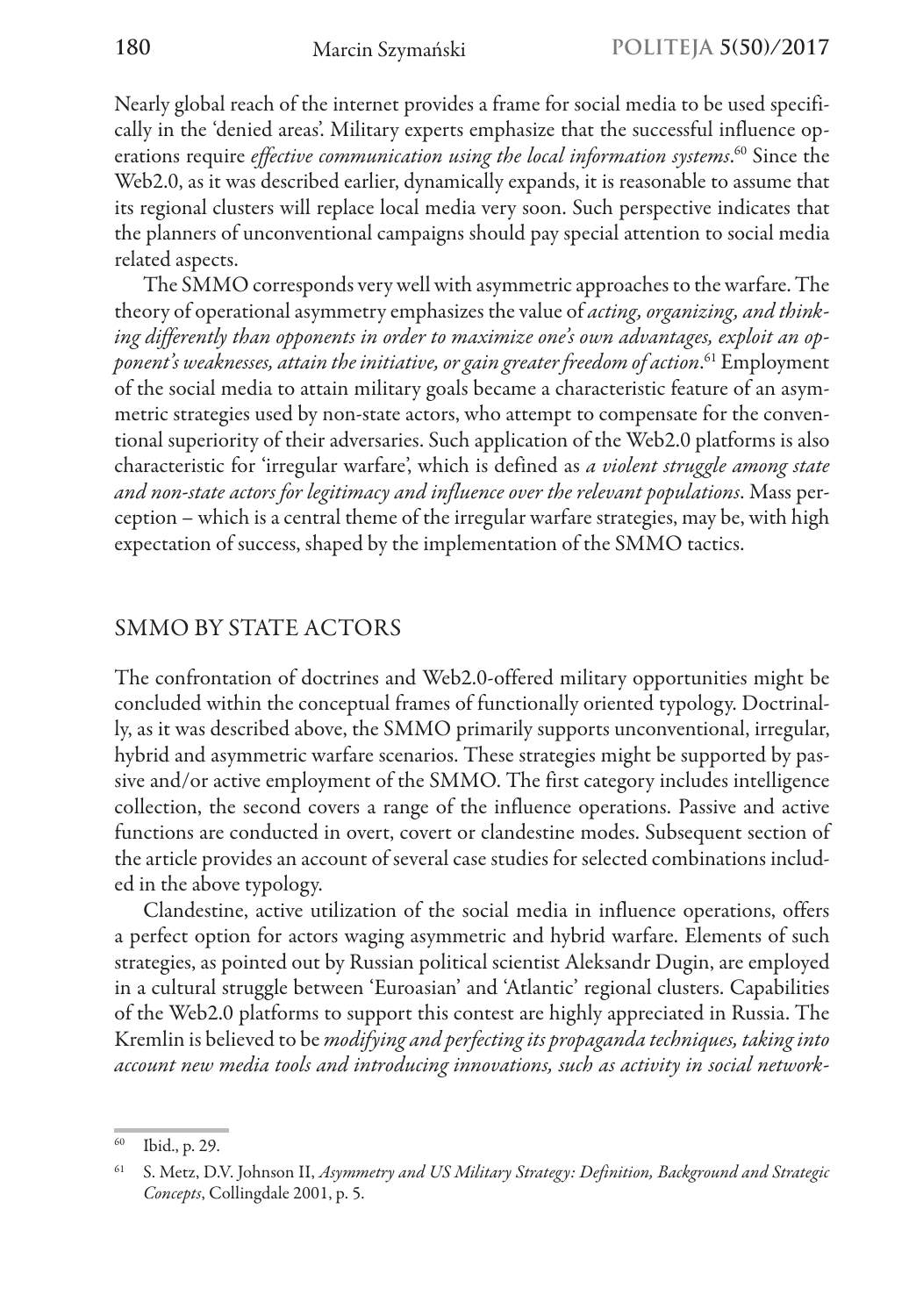*ing services*. 62 Dugin concludes that the information warfare in support of the cultural struggle is so vital, that it should be centrally controlled and conducted by *special group consisting of senior officials, the best 'mission-oriented' (Russian пассионарные) staff from the Russian secret services, intellectuals, scientists, political scientists and the corps of patriotically-oriented journalists and culture activists*. 63 Being inspired by such approaches, Russian authorities employ a range of active functions, offered by the social media. Coordinated activities, conducted by so called 'trolls', offer a tangible example of the 'active, clandestine' utilization of the Web2.0. Urban Dictionary defines a 'troll', as a person with usually false virtual identity, which *posts a deliberately provocative message to a newsgroup or message board with the intention of causing maximum disruption and argument*. 64 Analysts associate 'trolling' with disruptive comments made at social platforms for no other purpose but an ignition of conflict and confusion. Report by the NATO Strategic Communication (STRATCOM) Center of Excellence identifies the difference between the classic and politically motivated trolls. In accordance with the publication *a classic troll acts with no apparent instrumental purpose, whereas purported hybrid trolls (hired, pro-Russian trolls), communicate a particular ideology and, most importantly, operate under the direction and orders of a particular state or state institution*. 65 Active, clandestine function of such trolls is conducted in line with the hybrid warfare principles – the operations are executed within the limits of plausible deniability. As a result it is difficult, if not impossible, to recognize and associate such on-line activity, with specific sponsor. In case of Russia there are numerous reports by an investigative media, indicating the existence of 'troll farms' – groups of government- sponsored personnel, tasked to *spread disinformation, rumors, or falsified facts, enter into discussions and flood topic-related web spaces with their own messages or abuse*. 66 Hybrid trolls are reported to operate simultaneously on several Web2.0 platforms. Each of them posts and comments from number of false accounts. Analysts estimate, that *on an average working day, the Russians are to post on news articles 50 times. Each blogger is to maintain six Facebook accounts publishing at least three posts a day and discussing the news in groups at least twice a day. By the end of the first month, they are expected to have won 500 subscribers and get at least five posts on each item a day. On Twitter, the bloggers are expected to manage 10 accounts with up to 2 000 followers and tweet 50 times a day*. 67 Their efforts are centrally coordinated and dedicated to support Kremlin's 'information struggle' campaigns. Several Russian-sponsored concentrated troll attacks have been reported

<sup>65</sup> "Internet Trolling as a Tool…", p. 10.

<sup>62</sup> J. Darczewska, *The Anatomy*…, p. 8.

<sup>63</sup> Ibid., p. 18

<sup>64</sup> "Troll", in *Urban Dictionary*, at <http://www.urbandictionary.com/define.php?term=troll>, 23 May 2017.

<sup>66</sup> Ibid., p. 3.

<sup>67</sup> P. Pomerantsev, M. Weiss, *The Menace of Unreality: How the Kremlin Weaponizes Information, Culture and Money*, Institute of Modern Russia, p. 17, at <http://www.interpretermag.com/wp-content/ uploads/2014/11/The\_Menace\_of\_Unreality\_Final.pdf>, 3 June 2017.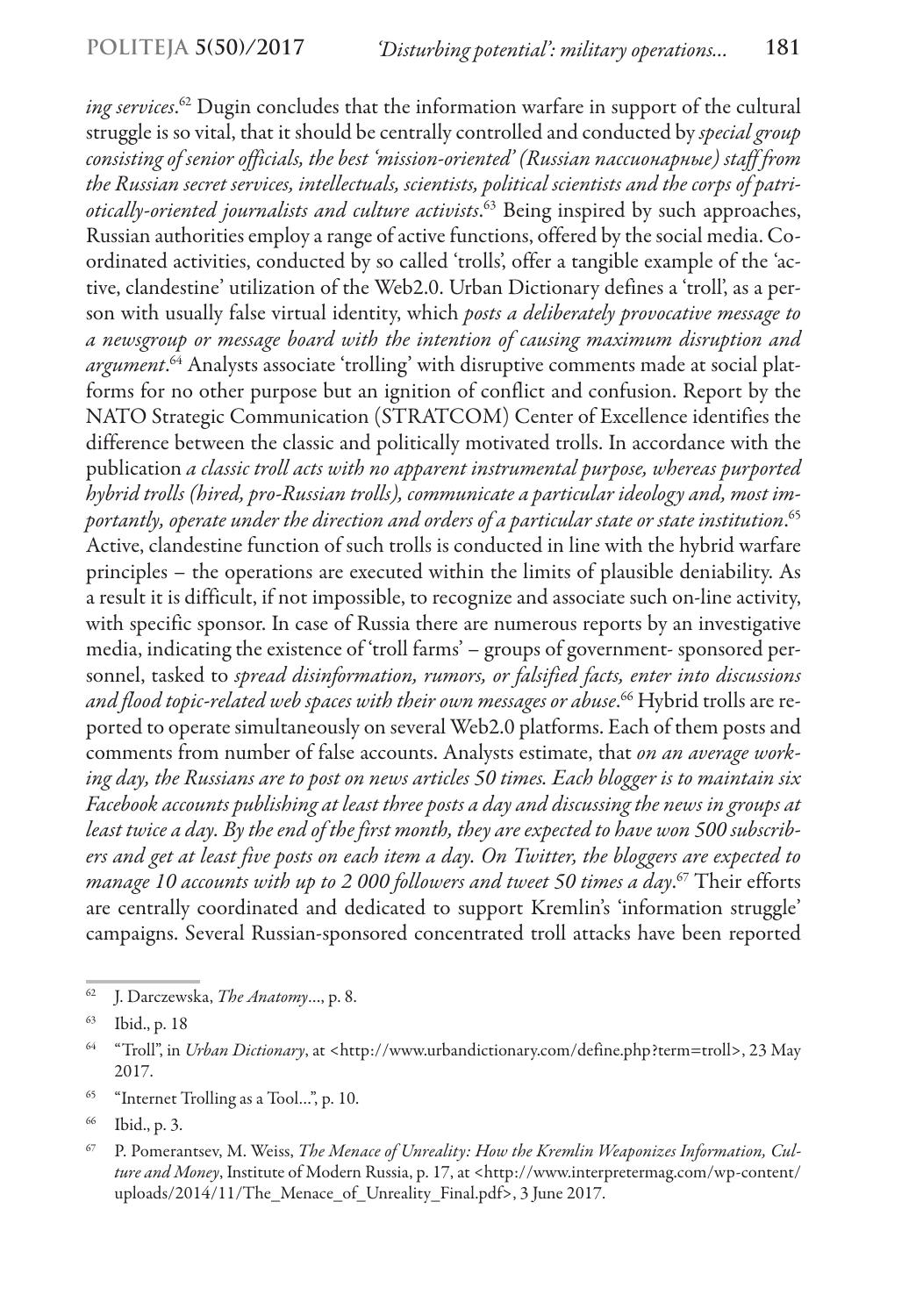so far. Active, clandestine use of the social media which followed the downing of the Malaysian Boeing 777 on the flight MH17 over the Ukraine may serve as the most illustrative example of the hybrid trolling. The comments and posts used during the campaign were used to propagate conspiration theories and to devaluate the expert opinions. Shortly after the shot down, the volume of trolling strongly intensified. The Guardian news page for instance, *was flooded by approximately 40 000 comments per day in a troll attack that is considered to have been ordered by the Kremlin*. 68 In contrast to the attacks, designed to manipulate public perception of certain event, trolls may be used as an effective tools for prolonged information campaigns. Russia, in accordance to the NATO STRATCOM Center of Excellence, wages such remote campaigns in several countries. The Alliance made a particular investment to investigate the hybrid trolls' activities in Latvia. Group of the STRATCOM analysts developed a set of criteria used to identify trolls in the flood of virtual communication. These measures included following features of the user:

1. Must have posted more than 15 comments during the period under investigation.

2. Must be consistently pro-Russian.

3. Must either post links to pro-Russian websites or large chunks of copy-pasted information from such sites.

4. Must generally not engage in conversations with other users.

5. Must not comment on mundane and non-political topics unless such comments are political and pro-Russian.

6. Must be repetitive, reposting the same message multiple times. $69$ 

Using the above criteria, researchers analyzed comments made for 207,707 information items. In the course of the selection, 48 unique IP addresses have been identified, as a trace of potential trolls. 1.45% of overall analyzed content has been labelled as an effect of hybrid trolling.70

Active, clandestine employment of the SMMO is utilized for the strategic purposes by numerous actors operating in the global security space. Techniques being used differ to some extent. The 'sock-puppet' is a term which describes an account used to manipulate information in social platform. An exact definition classifies it as *a user account controlled by an individual who has at least one other account. In other words, if an individual controls multiple user accounts, each account is a sock-puppet*. 71 The user who controls sock-puppets is labelled as 'the puppet master' and the activity which he conducts is referred to 'sock-puppetry'. Slight difference between puppet masters and trolls, bases on the fact, that the former ones are not necessarily involved in the disruptive and provocative narrative, the latter ones on the other hand, do not always use more than one virtual identity. The sock-puppetry has been employed by the United States military

<sup>&</sup>quot;Internet Trolling as a Tool...", p. 16.

<sup>69</sup> Ibid., p. 33.

<sup>70</sup> Ibid., p. 37.

<sup>71</sup> S. Kumar et al., *An Army of Me: Sockpuppets in Online Discussion Communities*, p. 2, at <https:// cs.stanford.edu/people/jure/pubs/sockpuppets-www17.pdf>, 20 May 2017.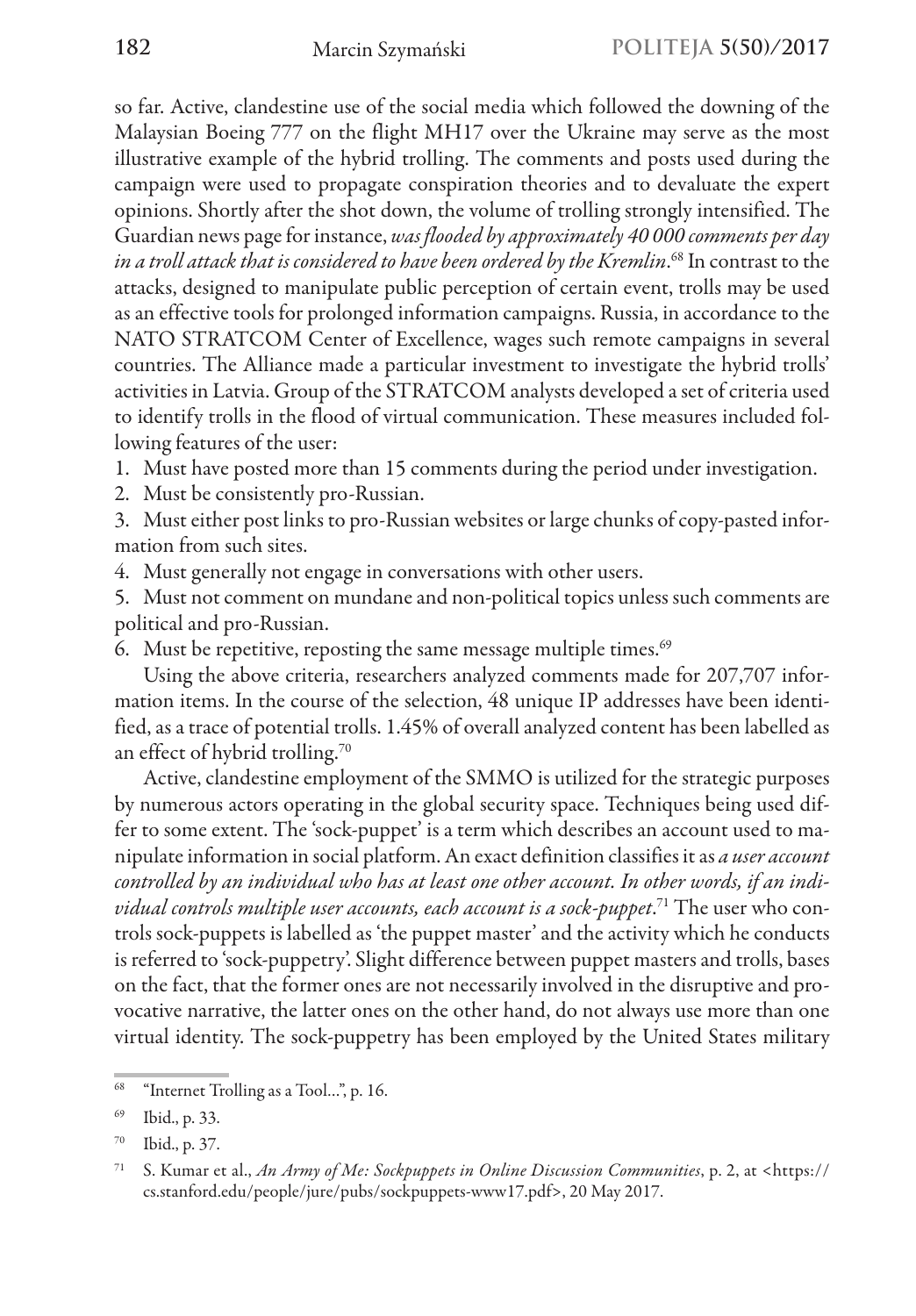in order to challenge Islamic radical narration distributed in virtual space. This particular case of active, clandestine use of the Web2.0, has been initiated as a part of the program call signed "Operation Earnest Voice" (OEV). The purpose of the operation, according to General James Mattis,72 was *to disrupt recruitment and training of suicide bombers; deny safe havens for adversaries; and counter extremist ideology and propaganda*. 73 The OEV has been initially applied as a part of the psychological operations targeting al-Qaida members in Iraq. As a result of satisfactory effects, the operation *expanded into a \$200m program*, 74 covering Pakistan, Afghanistan and the Middle East. In order to build further capacity for the SMMO, the US administration contracted a civilian company with the task to prepare dedicated software. Ntrepid, the contractor selected in 2011, is a well-known brand in military cyber branch. In 2016, it was nominated as a winner of the NATO-sponsored Defense Innovation Challenge. The company is heavily involved in the research on an unconventional technology – in accordance with the Ntrepid motto, they *invest heartily in new ideas where they see disruptive potential*. A contract worth \$2.76 million, signed with the US Central Command (CENTCOM), resulted in creation of the software package, so-called 'MetalGear'. The product, as it is defined in a disclosed section of the contract, *allows users to control '10 personas* […] *replete with background , history, supporting details, and cyber presences that are technically, culturally and geographically consistent*. 75 It is also designed to enable creation of the online personas with the data indicating their origin from any part of the world. Wide range of the potential MetalGear employment stimulated the debate on legal grounds of its application. Since the US military is not authorized to target US citizens, following the US CENTCOM spokesman: *none of the interventions would be in English, as it would be unlawful to address US audiences* […]*. The languages in which the interventions are conducted include Arabic, Farsi, Urdu and Pashto*. 76 The technical capability offered by the Ntrepid to the US military enables to exercise unlimited, active, clandestine use of the social media to pursue strategic goals. Sock puppetry may also be used effectively for a passive utilization of the social media. Once 'the masters' penetrate the networks, they may collect high value intelligence. Operational practice demonstrates that the information sometimes has more value than the effect produced by an active engagement.

<sup>72</sup> General James N. Mattis, currently Secretary of Defense of the United States, formerly US Central Command Commander (2011/2013).

<sup>73</sup> N. Fielding, I. Cobain, "Revealed: US Spy Operation that Manipulates Social Media", *The Guardian*, 17 March 2011, at <https://www.theguardian.com/technology/2011/mar/17/us-spy-operation-socialnetworks>, 20 May 2017.

<sup>74</sup> Ibid.

<sup>75</sup> L. Bazley, "Combating Jihadists and Free Speech: How the U.S. Military Is Using Fake Online Profiles to Spread Propaganda", *Daily Mail*, 18 March 2011, at <http://www.dailymail.co.uk/news/article-1367535/U-S-military-using-fake-online-profiles-spread-propaganda.html>, 20 May 2017 .

<sup>76</sup> N. Fielding, I. Cobain, "Revealed…".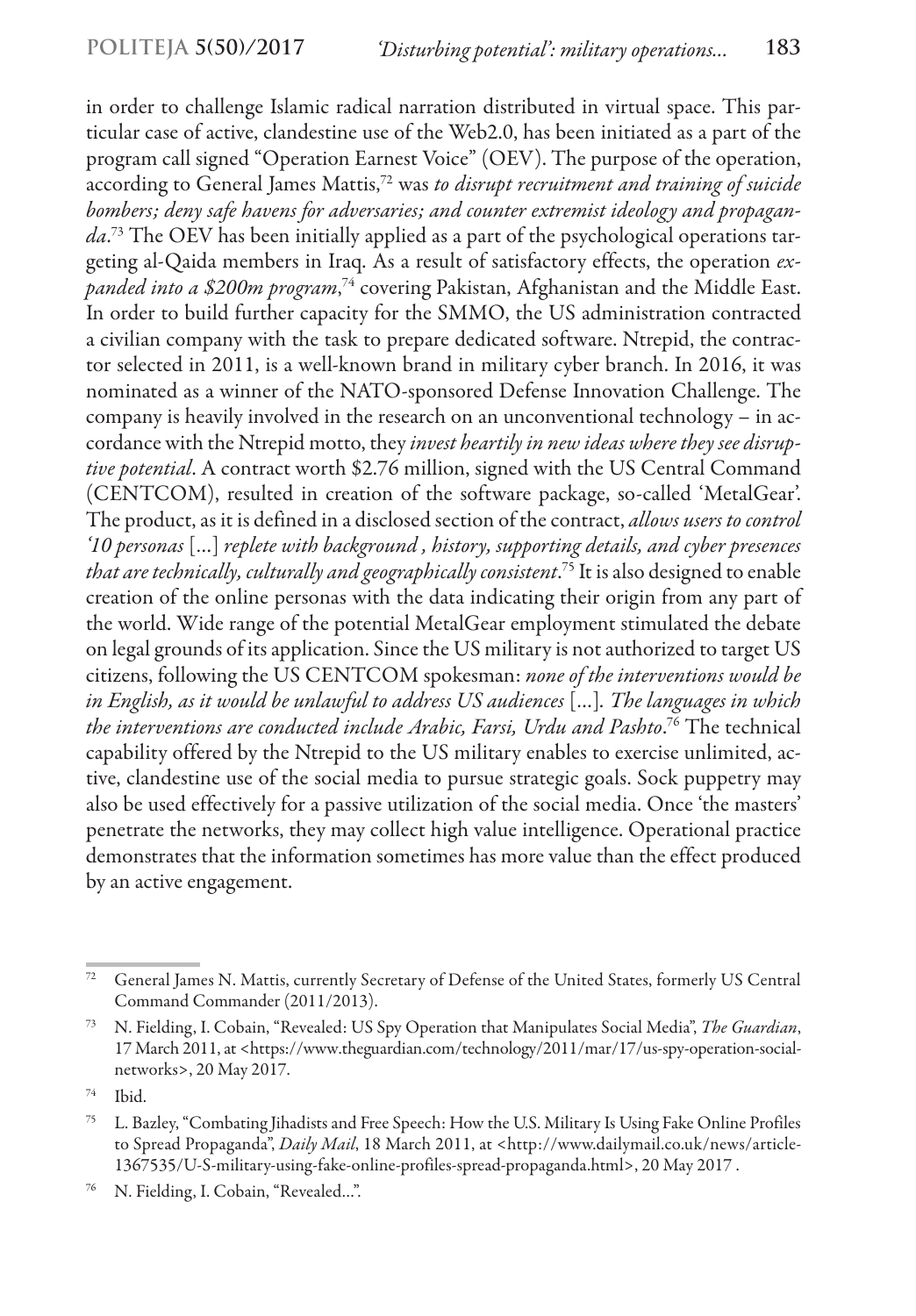# SMMO BY NON-STATE ACTORS

The covert, active employment of the Web2.0 based military techniques is characteristic for non- state actors, pursuing propaganda and recruitment related objectives. Wellcrafted social media campaign of the so-called Islamic State (IS) serves as a good example of such practice. Covert techniques are used when the user intends to hide his location and at the same time to maintain the consistence of his cyber and real identity. In other words, the method enables to inform, motivate and recruit the others in a virtual space, while being undetected in a real world. Information operations play an essential role in the IS strategy. Skillfully crafted campaign is based on the decentralized approach to the messaging, which is enabled by the Web2.0 technical capabilities. The Twitter, which is the most widely utilized platform, *serves the same essential purposes for terrorist organization (IS) that bookstore and Internet forums played in the past: the proselytizing and recruitment of followers, firming up the resolve of believers by engaging them in the distribution of propaganda and educating them in dogma*. 77 The Web2.0 platforms have been utilized by the IS to build entirely new type of the information campaign. Their active, covert use of the social media is based on a highly decentralized system – such organizational solution ensures high level of the operation security, redundancy of the network and what's probably the most important – massive participation in the propagation of the narrative. According to the Danish-born political scientist, Jytte Klausen, *broad audiences can be reached directly and amplified by the echo chamber of lateral duplication across multiple platforms at low cost. A handful of hyperactive online activists can quickly and at low cost distribute massive amounts of material*. 78 Decentralized system of the 'individual jihad' has been successfully established, as a result of inspirations provided by theoreticians such asal-Suri. In accordance with his concepts, extremists' organizations should abandon the 'traditional pyramid' structures for the sake of *decentralized system which seeks to enable individual and small cell operations*. Such decentralization, paired by the *empowerment and education of operatives*, 79 builds foundation of the IS social media strategy. Functions of such highly distributed information campaign have been perfectly enabled by the Web2.0. Al-Suri's concept has been operationalized by numerous IS top thinkers. Anwar al-Awlaki, labeled as a 'smallcaliber bin Laden',<sup>80</sup> crafted the design of the social communication with non-Arabic jihad followers. His efforts resulted in the perfection of the global range distribution methods. Through translations and visualization he also made radical Islamic concepts

 $\overline{77}$  J. Klausen, "Tweeting the Jihad: Social Media Networks of Western Foreign Fighters in Syria and Iraq", *Studies in Conflict & Terrorism*, vol. 38, no. 1 (2015), p. 20, at <https://doi.org/10.1080/10576 10X.2014.974948>.

<sup>78</sup> Ibid.

<sup>79</sup> L.J. West, "#jihad: Understanding Social Media as a Weapon", *Security Challenges*, vol. 12, no. 2 (2016), p. 14.

<sup>80</sup> A. Madhani, "Cleric al-Awlaki Dubbed 'bin Laden of the Internet'", *USA Today*, 25 August 2010, at <https://usatoday30.usatoday.com/news/nation/2010-08-25-1A\_Awlaki25\_CV\_N.htm>, 20 May 2017.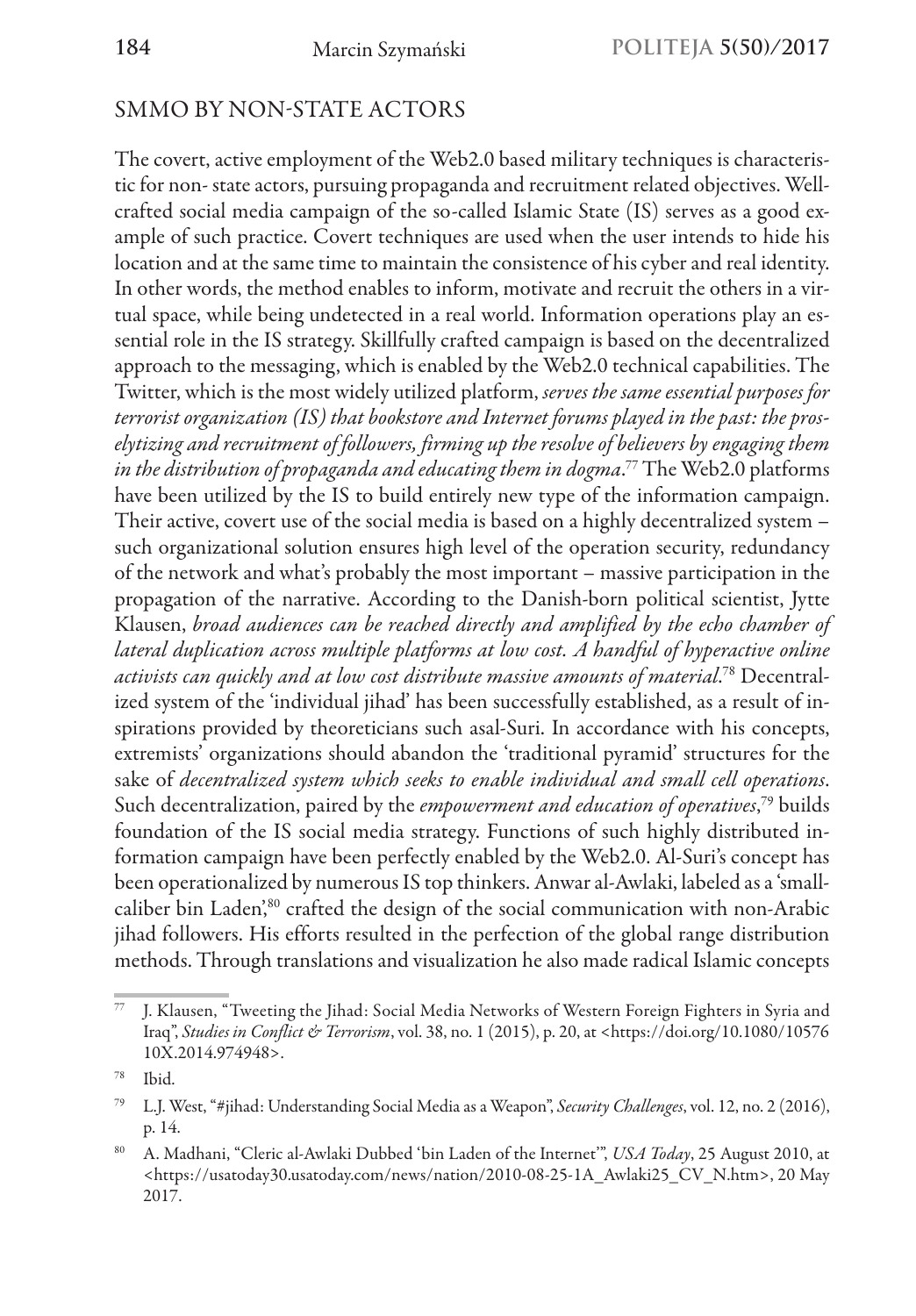### *accessible to those who lacked Arabic language skills or a sophisticated understanding of Islamic theology*. 81

Structurally – despite the mass and spontaneous appearance – the IS social media campaign is a well-controlled mission with *a high degree of content control*. 82 Not everyone in the organization is authorized to upload information. Fresh recruits have to give their communication devices away. 'Tweeting' or creating the messages in a virtual world is a right reserved to the most experienced and trusted fighters. The narrative of the IS members' content is carefully shaped by centrally defined and imposed guidelines. The overall master message, carried preferably in a form of pictures and short video uploads, evolves in accordance with the engagement models, specifically designed for a particular target audience. The visual content tone ranges from coercive pictures of mutinied enemy corpses, glorifying videos of heroic IS warriors to charming images of the fighters' comradeship. The narrative, shaped by the strategic leadership and created by trusted fighters is disseminated worldwide with the purpose *to build a transnational community of violent extremism*. 83 The distributive function of the network has been also very carefully designed. The IS understood both: the vital importance of this capability and the risks of compromise, associated with on-line distribution. The 'disseminators' are defined as *unaffiliated individuals who are broadly sympathetic with the jihadist*. 84 Their role is to transfer the content to the accounts, which work as hubs between extremists' sub-networks. This function is conducted primarily by females (so-called 'umms') – usually wives or mothers of the insurgents.

Extensive size of the network causes significant security risks. The covert, active nature of the IS campaign assumes a high degree of personal security for key network members. There are several measures employed by the organization to protect identity of its members and supporters. General policy of the IS communication, as described by James P. Harwell, *tries to protect the identity and location of its leadership by minimizing electronic communications among top cadres and using couriers to deliver commandand-control messages by hand. Social media is reserved for propaganda*. 85 In order to reduce the risks, network members are additionally educated in the field of the cyber security. The training is conducted by the distribution of materials such as 34-page 'counter-surveillance manual'. The publication, originally created for the political activists in the Gaza Strip, *offers a handy compilation of advice on how to keep communications and location data private, as well as links to dozens of privacy and security applications and services*. 86 Reportedly the IS has also initiated to utilize an enhanced encryption

<sup>86</sup> K. Zetter, "Security Manual Reveals the OPSEC Advice ISIS Gives Recruits", Wired, 19 November 2015, at <https://www.wired.com/2015/11/isis-opsec-encryption-manuals-reveal-terrorist-groupsecurity-protocols/>, 19 May 2017.

<sup>81</sup> L.J. West, "#jihad…", p. 22.

<sup>82</sup> J. Klausen, "Tweeting the Jihad...", p. 19.

<sup>83</sup> Ibid., p. 18.

<sup>84</sup> Ibid., p. 14.

<sup>85</sup> J.P. Farwell, "The Media Strategy of ISIS", *Survival – Global Politics and Strategy*, vol. 56, no. 6 (2014), p. 52, at <https://doi.org/10.1080/00396338.2014.985436>.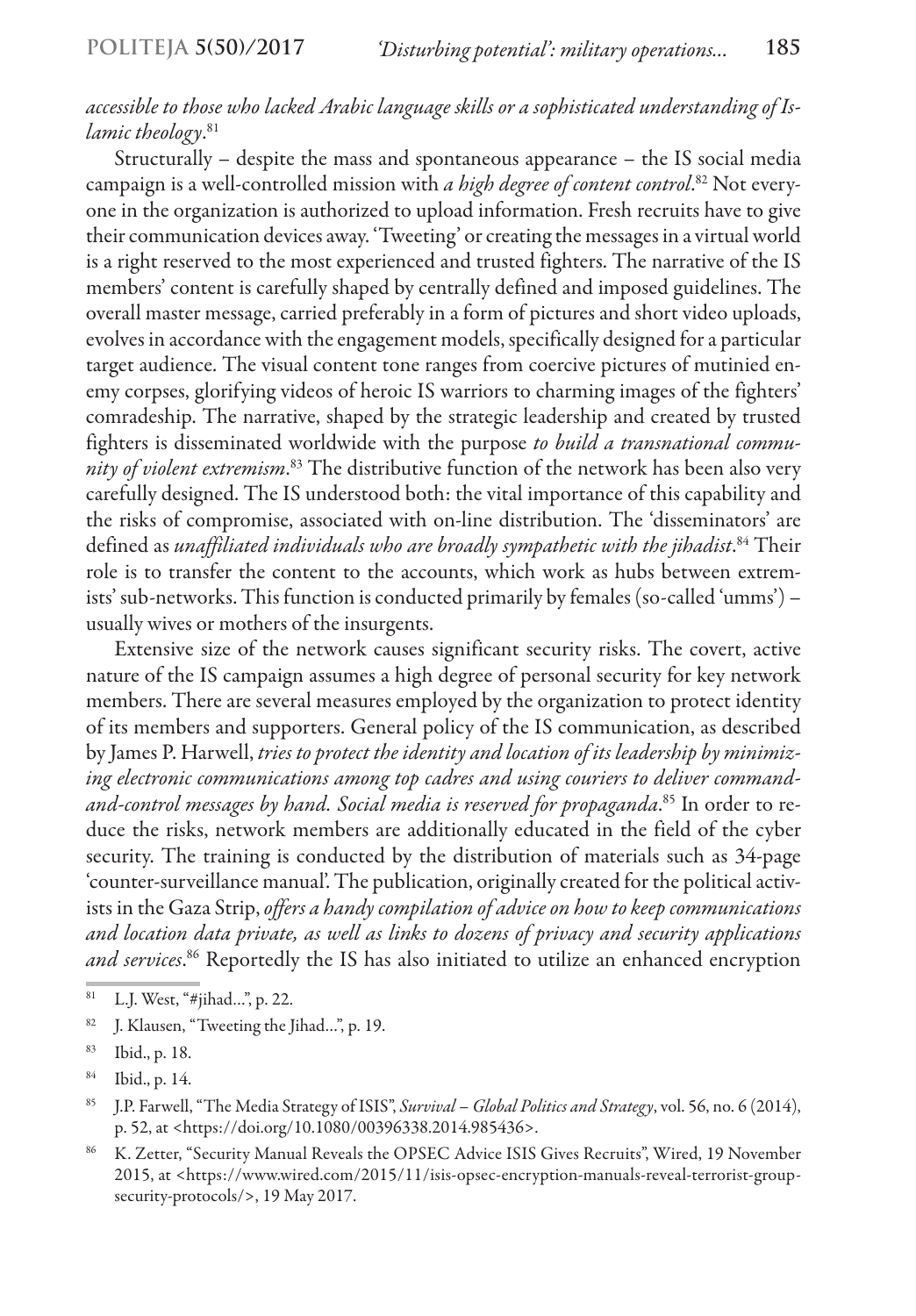software. In accordance with the BBC study, *the organization has shifted its propaganda distribution to the secure mobile messaging app Telegram*. 87

The Islamic State's information campaign is a perfect example of the covert, active SMMO conducted by a non-state actor. Propaganda serves as a key enabler for the organization's success and is almost entirely based on the Web2.0 platforms. The network capability not only allows to motivate fighters and bring new recruits – thanks to the skillful use and global reach, the campaign initiated a fearful trend of 'individual jihad', resulting in several deadly attacks conducted in Europe by radicalized Web2.0 users.

### SOCMINT EFFORTS BY STATE AND NON-STATE ACTORS

With the growing signature of the extremists' narrative in the social media, the SOC-MINT becomes to be one of the leading disciplines of counterterrorism intelligence. It is widely employed by state and non-state agencies, practicing passive forms of the SMMO. One of such actors, the Simon Wiesenthal Center conducts a program "Digital Terrorism and Hate Project". The research constitutes a good example of the overt, passive penetration of the Web2.0 architecture. The purpose of the program is to study *how the Internet has become a virtual university for terrorism and has emerged as the nerve center for training, recruitment, and terrorist activities around the world*. 88 The effects of the social media monitoring are published by the Center in form of an on-line reports.89 The publication exposes the sites and users who are creating and distributing extremist narratives with use of the Web2.0 platforms. The project is oriented on a wide scope of radicalism. Despite religious extremism it also tracks racism, radical left and right wing ideology supporters. A comprehensive report is prepared on annual basis. The authors present overall strategies of the Web2.0 based propaganda, they outline a global range of examples, with actors and programs being exposed in a detailed manner. The Center's research team conducts an annual assessment of the specific social media platforms in order to evaluate their utility for the distribution of violent propaganda.

The SOCMINT offers several opportunities with the range expanding far beyond the narrative analysis. As a branch of intelligence, it supports heavily numerous agencies in their network analysis efforts. This particular discipline enables to understand, track and predict the development of the relations within the social structures. Their investigative activities are usually conducted as a covert or clandestine and passive utilization of the social media platforms. In order to retain the low profile nature, the intelligence

<sup>87</sup> Source: Video *Islamic State prioritise Telegram app to spread propaganda*, BBC, 9 October 2015, at <http://www.bbc.com/news/av/world-middle-east-34478695/islamic-state-prioritise-telegram-appto-spread-propaganda>, 20 May 2017.

<sup>88</sup> Source: Simon Wiesenthal Center, "Understand Simon Wiesenthal Center's Mission", at <http://www. wiesenthal.com/site/pp.asp?c=lsKWLbPJLnF&b=4441471>, 20 May 2017.

<sup>89</sup> Simon Wiesenthal Center, "Digital Terrorism and Hate Project Report 2016", at <http://digitalhate. net/inicio.php>, 20 May 2017.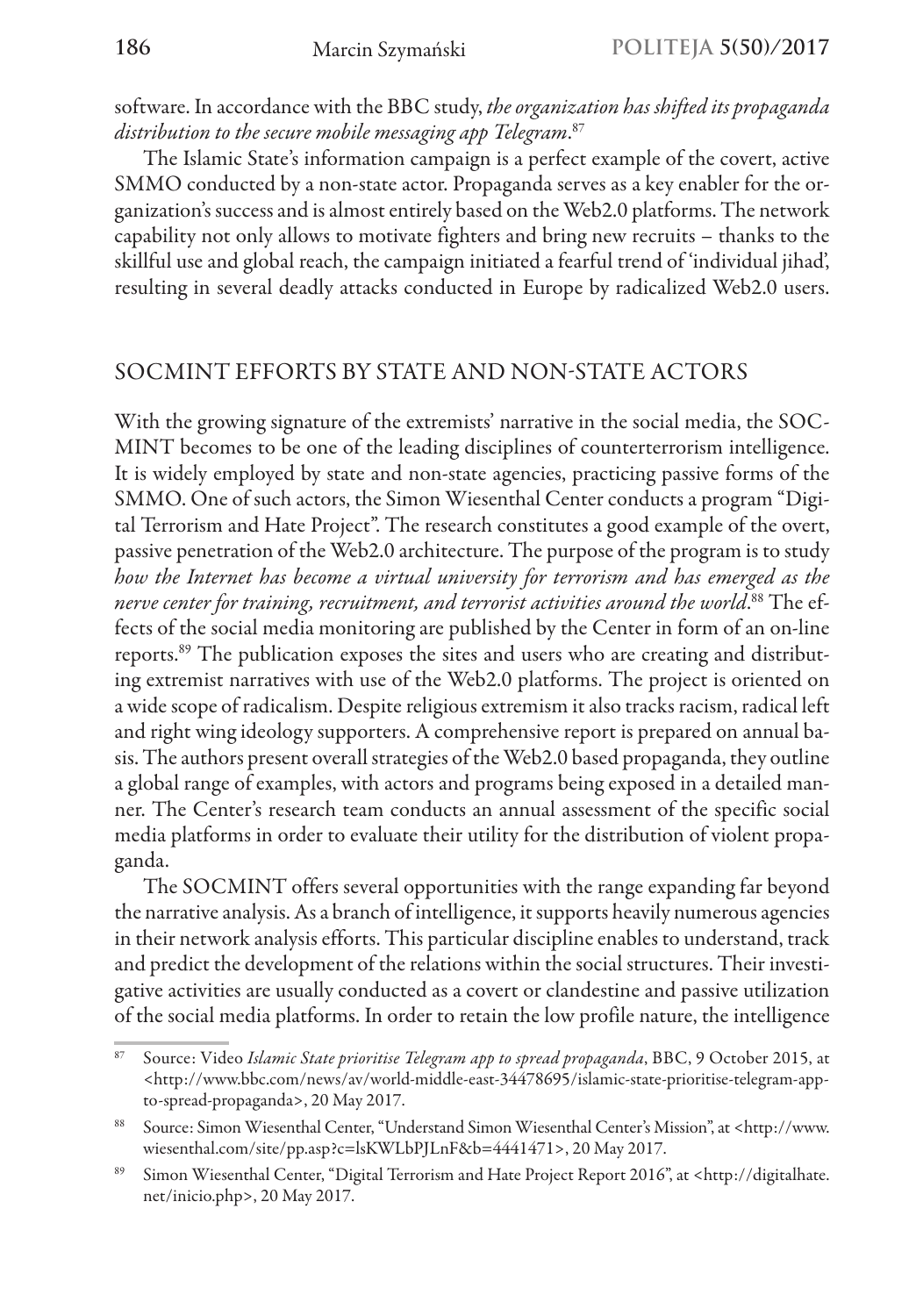analysts employ several techniques, one of them being utilization of nongovernmental IP addresses to monitor the network. Such tactic enables to avoid compromise resulting from bloggers' use of *an analytical tool to track both hits to the blog and IP addresses of computers that access the blog, which could potentially identify law enforcement personnel*. 90 Clandestine, passive exploitation of the social media is characteristic for state sponsored agencies, which can afford to acquire and implement sophisticated technologies designed for collection and analysis of the data. The classified nature of such programs results in a very few case studies being available for an open source research. Voss Bristol in his article "Government Shop for Latest Internet Weapons" describes the purchase of specialized targeting software by Russian authorities. The package is designed to *monitor of the blogosphere and social networks in order to single out the centers where the information is created and the ways by which it is spread among the virtual society*. 91 Such tool, married with sophisticated hardware and trained personnel, without doubt serves the purpose of the passive, clandestine Web2.0 network penetration. Similar technique, with the use of unknown software is also conducted by the U.S. Central Intelligence Agency. Its "Open Source Center" reportedly employs *full time staff that include translators, researchers, and analysts*. According to the data collected in 2011, it was capable for monitoring over *five million updates, tweets, and the like, every single day*. 92 For numerous organizations the SOCMINT becomes either a main source of information, or a primary verifier of other intelligence collection sources.

# CONCLUSION

As Manuell Castells points out, *for millions of Internet users, online communities have become a fundamental dimension of everyday life*. 93 Indeed, on-line interaction also became a vital communication artery, for those communities and actors, who challenge global security. The Web2.0 network created an entirely new dimension for military activities. One can say without hesitation, that it added to the air-land-maritime triad, one more battlespace domain. Since nothing seems to disturb the tendency of conflicts being about the influence rather than the defeat, the importance of newly introduced dimension will constantly grow. Rapid evolution of the technology results in the creation of new spaces for an interactive communication, example being an 'augmented reality' or the '3D virtual worlds'. As a consequence, the cognitive center of gravity of the human race constantly drifts towards systematically more attractive cyber domain. Such trend puts an immediate demand for the security community to better under-

<sup>90</sup> Global Justice Information Sharing Initiative, *Developing a Policy*…, p. 14.

<sup>91</sup> B. Voss, "Governments Shop for the Latest Internet Weapons", Minyaville, 28 August 2012, at <http:// www.minyanville.com/business-news/politics-and-regulation/articles/internet-weapons-cyberspacesocial-media/8/28/2012/id/43548?page=full>, 19 May 2017.

<sup>92</sup> K.A. Duncan, *Assessing the Use*…, p. 64.

<sup>93</sup> M. Castells, *Communication…*, p. 68.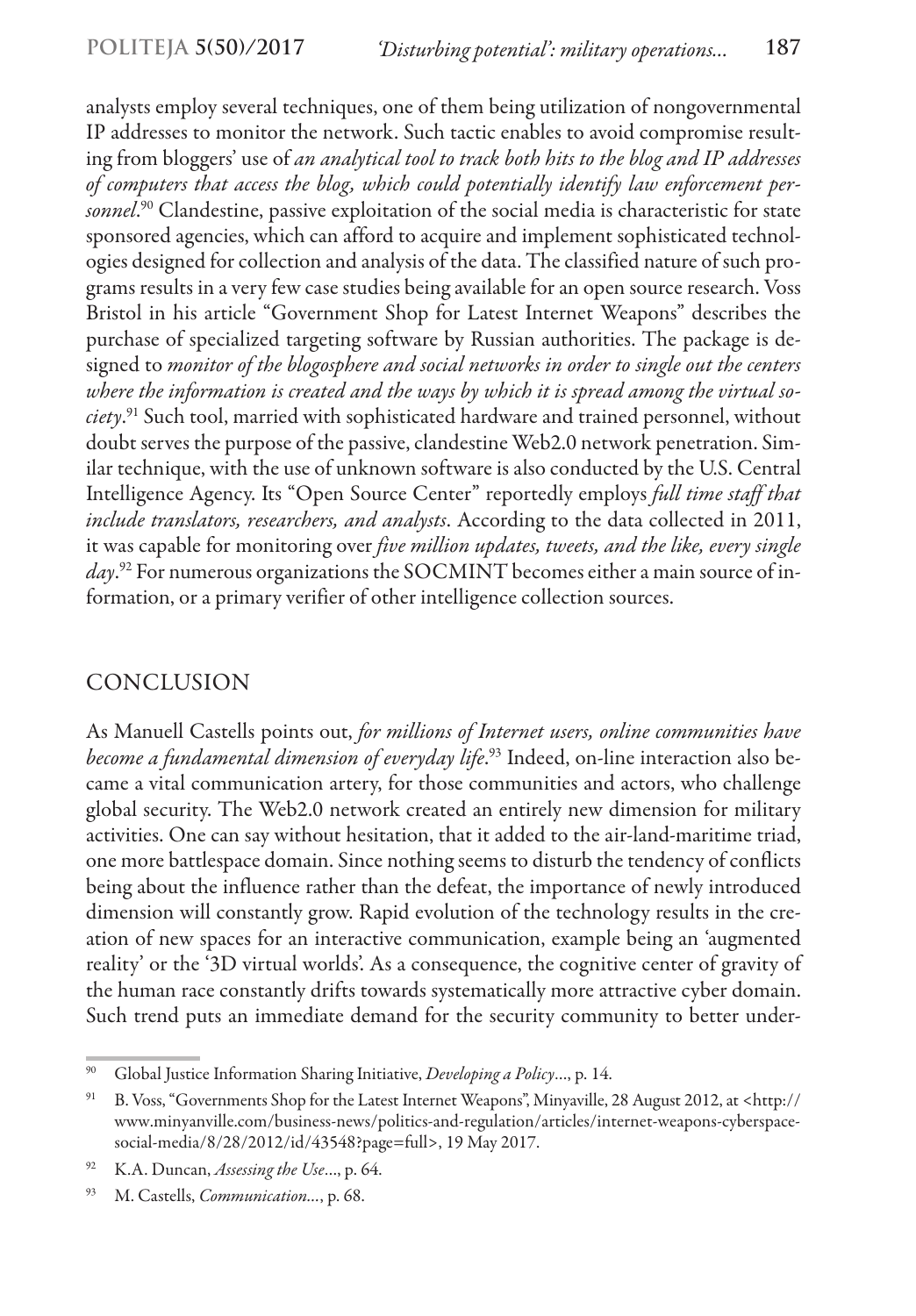stand the social media architecture. Military planners must recognize and appreciate the essentiality of the social aspects of cyber space. They need to have the knowledge and tools adequate to challenges, posed by new engagement space geometry. Such requirement inspires contemporary researchers to claim that military organizations of tomorrow *do not only need to have a presence in the social network, they need to have (strategies) doctrine, organization and capability enabling them to operate in the part of the cyber-domain to which social network media belong*. 94

Some efforts related to the above statement were made by segregation of the SMMO employment techniques into the passive and active ones. Their further division into covert, overt and clandestine enabled to define some reoccurring characteristics of the Web2.0 embedded military engagements. The issue of the network exploitation is, however, extremely broad and it clearly calls for some further, solid intellectual investment. Social media can be effectively utilized as a 'sensor and an effector'<sup>95</sup> in support of irregular and unconventional campaigns. They can also be used as a vital tool of influence in recently so relevant hybrid warfare. The question whether the social media based military operations deserve their own space within the world of doctrine or should they just contribute to already defined forms of warfare remains open. Growing number of available case studies will surely offer new research areas for analysts struggling to find an answer. The 'strategic high ground' so far has been unquestionably occupied by actors challenging peace and stability. Virtual operations of the IS, outlined in this article, may serve as the best validation for such thesis. Global security seems to rely extensively on the success or failure achieved in a virtual world of social interactions. Facing such reality the security community should dedicate resources and energy to exploit opportunities and limit risks associated with the Web2.0 utilization. Despite of some initiatives specified in the publication, the Euro-Atlantic military community *still looks at war in a classical manner and therefore fails to grasp the new realities of contemporary war and the nature of its goals*. 96 Understanding the specific nature of the virtual 'many-to-many' communication, may transpire to be a major aspect, enabling to refine currently inadequate optics. To repeat the Ntrepid corporate motto, the investment should be made 'in new ideas' where one can sense 'the disruptive potential'.97

### BIBLIOGRAPHY

Bazley L., "Combating Jihadists and Free Speech: How the U.S. Military Is Using Fake Online Profiles to Spread Propaganda", *Daily Mail*, 18 March 2011, at <http://www.dailymail.co.uk/ news/article-1367535/U-S-military-using-fake-online-profiles-spread-propaganda.html>.

<sup>94</sup> T. Elkjer Nissen, *#TheWeaponizationofSocialMedia*…, p. 55.

<sup>95</sup> Ibid.

<sup>96</sup> Ibid., p. 8.

Ntrepid, at <https://ntrepidcorp.com/>, 28 May 2017.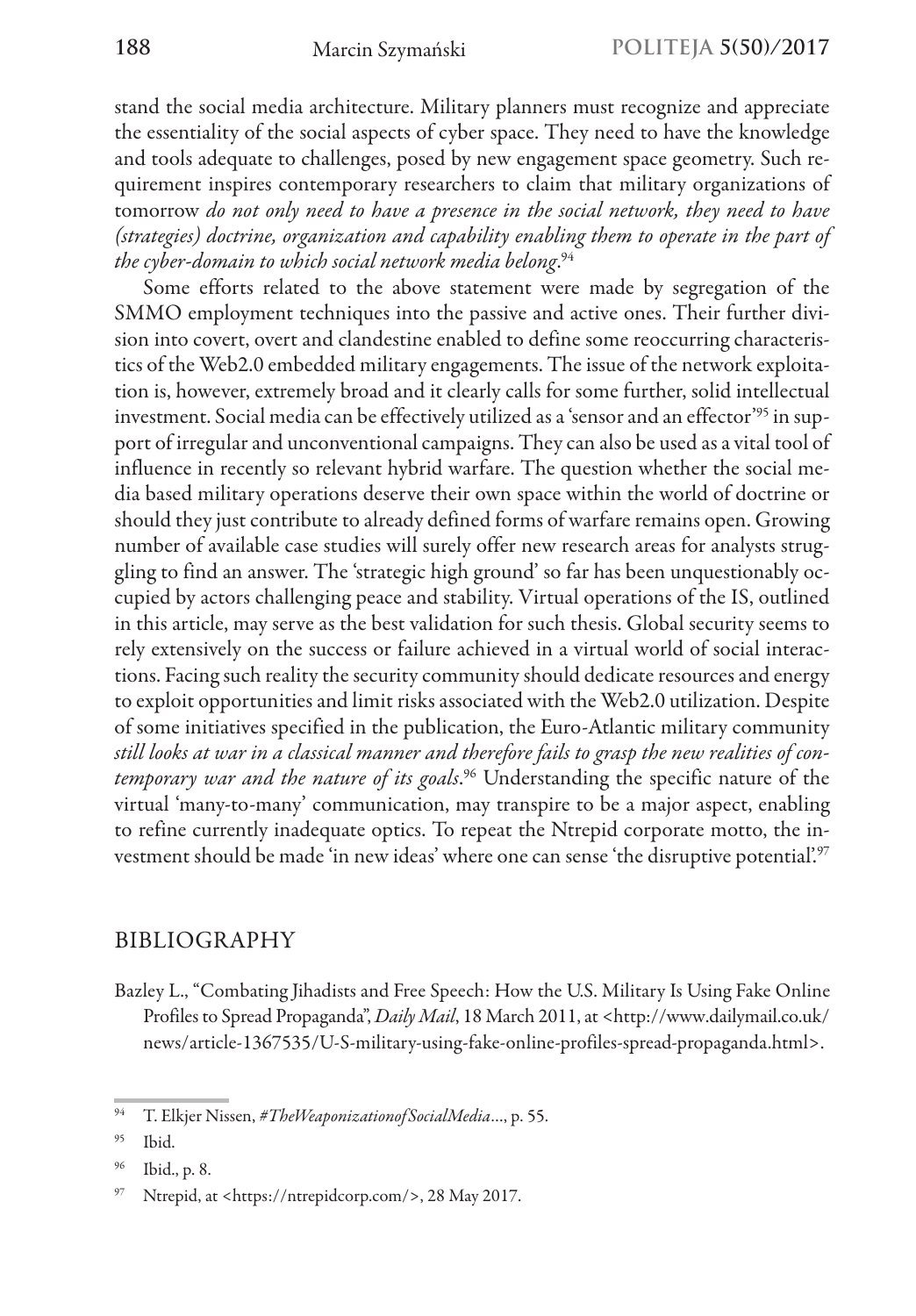- Burnore N., *Social Media Applications for Unconventional Warfare*, U.S. Army Command and General Staff College thesis, Fort Leavenworth 2013.
- Calha J.M., "Hybrid Warfare: NATO's New Strategic Challenge?", NATO Defense and Security Committee Report, at <http://www.nato-pa.int/default.asp?SHORTCUT=3778>. Castells M., *Communication Power*, Oxford 2013.
- Chaffey D., "Global Social Media Research Summary 2017", Smart Insights, 17 April 2017, at <http://www.smartinsights.com/social-media-marketing/social-media-strategy/new-globalsocial-media-research/>.
- Darczewska J., *The Anatomy of Russian Information Warfare. The Crimean Operation, a Case Study*, at <https://www.osw.waw.pl/sites/default/files/the\_anatomy\_of\_russian\_ information\_warfare.pdf>.
- David G.J., McKeldin T.R., *Ideas as Weapons. Influence and Perception in Modern Warfare*, Washington 2009.
- De Cuia Ch., *IS (Islamic State) and the West: The Role of Social Media*, at <http://tesi.eprints. luiss.it/15151/1/070502.pdf>.
- Duncan K.A., *Assessing the Use of Social Media in Revolutionary Environment*, Naval Postgraduate School thesis, Monterey, Calif. 2013, at <http://calhoun.nps.edu/bitstream/ handle/10945/34660/13Jun Duncan Kirk.pdf?sequence=1>.
- Elkjer Nissen T., "Social Media, Strategic Narratives and Stratcom", *The Three Swords Magazine*, no. 28 (2005), at <http://www.jwc.nato.int/images/stories/threeswords/SOCIAL\_ MEDIA\_STRATCOM.pdf>.
- Elkjer Nissen T., *#TheWeaponizationofSocialMedia. @Characteristics\_of\_Contemporary\_Conflicts*, Copenhagen 2016.
- European Commission, *Social Media Guidelines for all Staff*, at <http://ec.europa.eu/ipg/docs/ guidelines\_social\_media\_en.pdf>.
- Farwell J.P., "The Media Strategy of ISIS", *Survival Global Politics and Strategy*, vol. 56, no. 6 (2014), at <https://doi.org/10.1080/00396338.2014.985436>.
- Fielding N., Cobain I., "Revealed: US Spy Operation that Manipulates Social Media", *The Guard*ian, 17 March 2011, at <https://www.theguardian.com/technology/2011/mar/17/us-spyoperation-social-networks>.
- Geers K. (ed.), *Cyber War in Perspective. Russian Aggression against Ukraine*, Tallinn 2015.
- Gladding R.S., McQuade S.P., *Cyber-Enabled Unconventional Warfare: The Convergence of Cyberspace, Social Mobilization, and Special Warfare*, Naval Postgraduate School thesis, Monterey, Calif. 2015, at <http://calhoun.nps.edu/bitstream/handle/10945/47951/15Dec\_Gladding\_ McQuade.pdf?sequence=1&isAllowed=y>.
- Global Justice Information Sharing Initiative, *Developing a Policy on the Use of Social Media in Intelligence and Investigative Activities. Guidance and Recommendations*, February 2013, at <https://it.ojp.gov/documents/d/Developing%20a%20Policy%20on%20the%20Use%20 of%20Social%20Media%20in%20Intelligence%20and%20Inves……pdf>.
- Handel M.I., *Clausewitz and Modern Strategy*, Abingdon 2004.
- "Internet Trolling as a Tool of Hybrid Warfare: The Case of Latvia", NATO Strategic Communications Centre of Excellence, at <http://www.stratcomcoe.org/internet-trolling-hybridwarfare-tool-case-latvia-0>.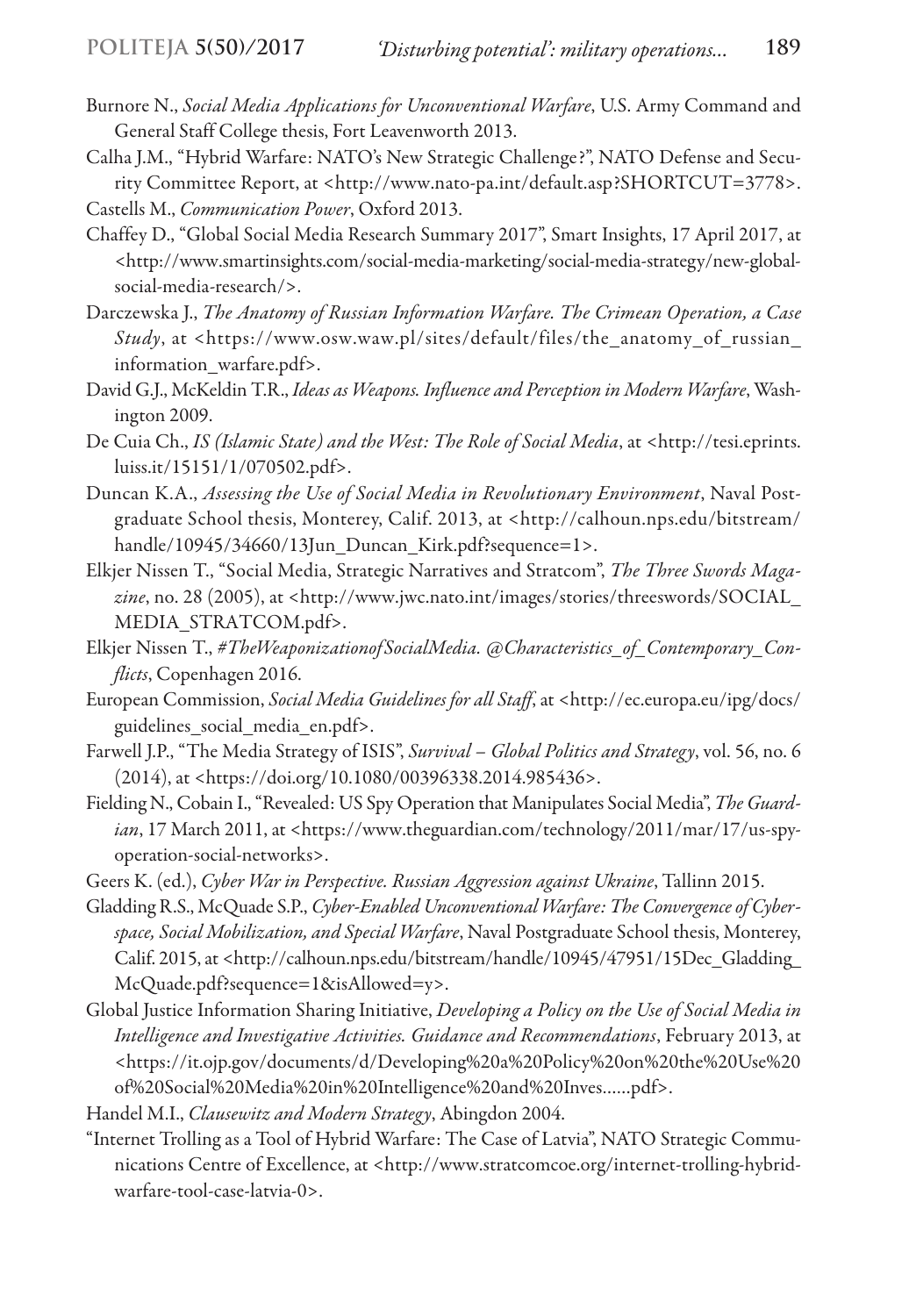- "Irregular Warfare: a SOF Perspective", *Center for Army Lessons Learned Newsletter*, no. 11-34 ( June 2011).
- Kaplan A.M., Haenlein M., "Users of the World, Unite! The Challenges and Opportunities of Social Media", *Business Horizons*, vol. 53, no. 1 (2010), at <https://doi.org/10.1016/j. bushor.2009.09.003>.
- Klausen J., "Tweeting the Jihad: Social Media Networks of Western Foreign Fighters in Syria and Iraq", *Studies in Conflict & Terrorism*, vol. 38, no. 1 (2015), at <https://doi.org/10.108 0/1057610X.2014.974948>.
- Kumar S. et al., *An Army of Me: Sockpuppets in Online Discussion Communities*, at <https:// cs.stanford.edu/people/jure/pubs/sockpuppets-www17.pdf>.
- Larson E.V. et al., *Foundations of Effective Influence Operations: A Framework for Enhancing Army Capabilities*, at <http://www.rand.org/content/dam/rand/pubs/monographs/2009/ RAND\_MG654.pdf>.
- Lewis J.A., "Cyber War: Definitions, Deterrence and Foreign Policy (2015)", Center for Strategic and International Studies, 30 September 2017, at <https://www.csis.org/analysis/cyber-wardefinitions-deterrence-and-foreign-policy>.
- Lucas E., Pomeranzev P., "Information War Techniques and Counter-strategies to Russian Propaganda in Central and Eastern Europe", CEPA, 2 August 2016, at <http://cepa.org/reports/ winning-the-Information-War>.
- Madhani A., "Cleric al-Awlaki Dubbed 'bin Laden of the Internet'", *USA Today*, 25 August 2010, at <https://usatoday30.usatoday.com/news/nation/2010-08-25-1A\_Awlaki25\_CV\_N. htm>.
- Maxwell D.S., "Do We Really Understand Unconventional Warfare", *Small Wars Journal*, 23 October 2014, at <http://smallwarsjournal.com/jrnl/art/do-we-really-understandunconventional-warfare>.
- Metz S., Johnson II D.V., *Asymmetry and US Military Strategy: Definition, Background and Strategic Concepts*, Collingdale 2001.
- Mintz A.P. (ed.), *Web of Deceit. Misinformation and Manipulation in the Age of Social Media*, Medford 2012.
- NATO Standarization Agency, *Allied Joint Publication 01: Allied Joint Doctrine (2010)*, at <https://www.gov.uk/government/publications/ajp-01-d-allied-joint-doctrine>.
- NATO Standarization Agency, *Allied Joint Publication 3.10: Information Operations (2009)*, at <https://info.publicintelligence.net/NATO-IO.pdf>.
- NATO Standarization Agency, *Allied Joint Publication 3.5: Special Operations*, Mons 2013.
- NATO Standarization Agency, *Allied Publication AAP6: NATO Glossary of Terms and Definitions (2014)*, at <http://wcnjk.wp.mil.pl/plik/file/N\_20130808\_AAP6PL.pdf>.
- NATO Supreme Headquarters Allied Powers Europe, *Allied Command Operations Directive AD 95-3*, Mons 2013.
- Niekerk B. van, Maharaj M., "Social Media and Information Conflict", *International Journal of Communication*, vol. 7 (2013).
- Pomerantsev P., Weiss M., *The Menace of Unreality: How the Kremlin Weaponizes Information, Culture and Money*, Institute of Modern Russia, at <http://www.interpretermag.com/wpcontent/uploads/2014/11/The Menace of Unreality Final.pdf>.